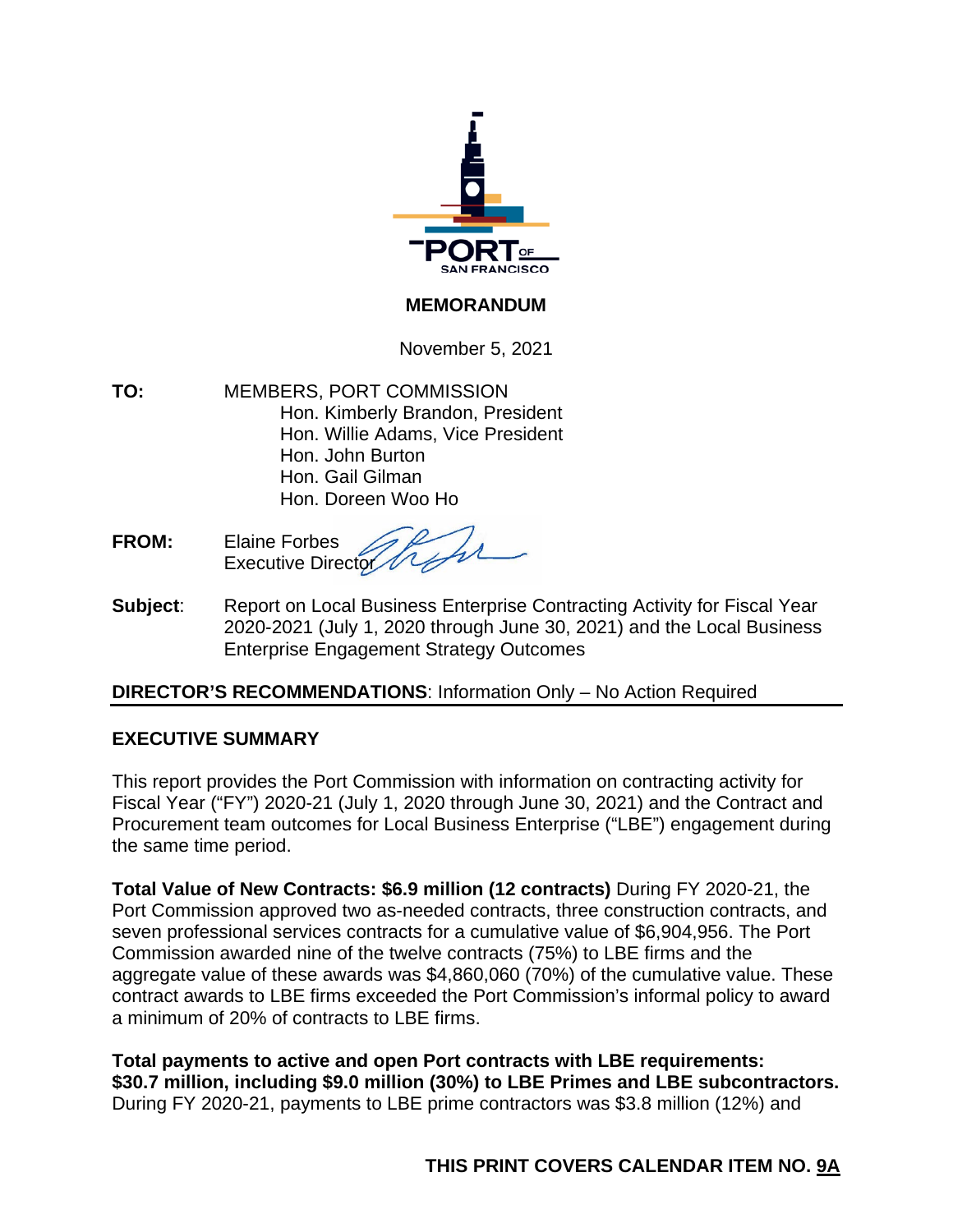payments to LBE subcontractors \$5.2 million (17%). Total payment to LBE contractors was \$9,072,078 (29.6%).

**Port projects continue to meet Local Hire Ordinance compliance requirements.**  The Port currently manages seven public works and private development contracts, subject to the Local Hire Ordinance. The Office of Workforce and Economic Development ("OEWD") has deemed all seven contracts compliant with this Ordinance.

**In FY 2020-21, the Port continued to implement a comprehensive LBE strategy and is integrating equity principles beyond the LBE program** in the systems and practices of the Port. Port staff completed all deliverables due by July 1, 2021 and will continue integration of LBE equity work into the Port's Racial Equity Action Plan (REAP).

# **I. BACKGROUND**

The Port engages in a variety of contractual transactions that includes leases, developer agreements, construction contracts, general service contracts and professional services contracts.

The Port must comply with federal, state and local laws concerning nondiscrimination in contracting. Construction contracts, general services contracts, and professional services contracts are subject to the San Francisco Administrative Code Chapter 14B LBE subcontracting participation requirements. The LBE program applies to City and County of San Francisco ("City") contracts, including many Port contracts.

Prior to the adoption of Chapter 14B, the City and County of San Francisco implemented Chapter 12D, Minority/Women/Local Business Utilization Ordinance between 1989 until 2006. In 2006, the City and County of San Francisco was enjoined by the San Francisco Superior Court from enforcing certain provisions of Chapter 12D (benefits and preferences for minority and women businesses.[1\)](#page-1-0) due to conflicts with California Proposition 209, a measure that amended the state constitution to prohibit state and local government from considering race, sex, or ethnicity in areas of public employment, public contracting and public education.

The successor ordinance to Chapter 12D is Chapter 14B, the Local Business Enterprise Utilization and Non-Discrimination in Contracting Ordinance, first adopted by the Board of Supervisors in 2006. This ordinance expanded contracting opportunities and benefits for certified small San Francisco based firms, which are defined and categorized (micro or small) based on gross receipts by type of industry. The Contract Monitoring Division ("CMD"), a division of the City Administrator's Office, oversees compliance with adherence to Chapter 14B. CMD accepts and reviews applications and certifies qualifying local firms as LBEs. Once a business is certified as an LBE, it is also classified as a Minority Owned Enterprise ("LBE-MBE"), Woman Owned Enterprise ("LBE-WBE"), Other Business Enterprise ("LBE-OBE") or Non-Profit Enterprise ("LBE-

<span id="page-1-0"></span><sup>1</sup> Chapter 14B: Local Business Enterprise Utilization and Non-Discrimination in Contracting Ordinance, 14.5.1.(B)(5)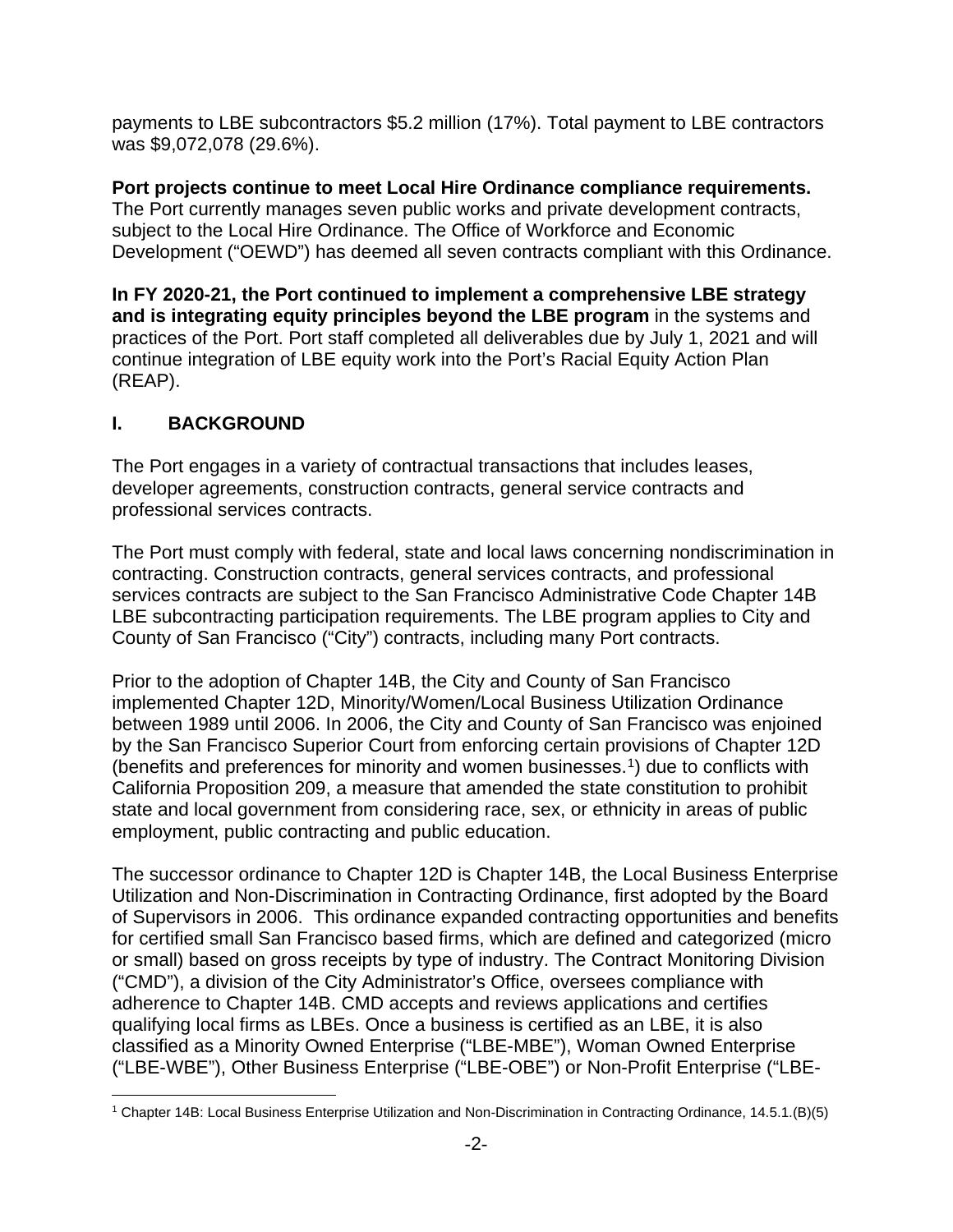NPE"). As summarized in Chart 1, as of July 1, 2021 there were 1,022 certified micro and small LBE firms. Of these firms, 358 are certified LBE-MBEs. The ethnicity breakdown of all LBEs is show in Chart 2.



The availability of LBEs has declined significantly from the June 30, 2020 to June 30- 2021 from 1233 firms to 1022 firms, a loss of 211 firms (17%). This availability is of significant concern to the Port as the decreasing numbers of LBE firms may make meeting the Port's overall informal equity goals of 25% participation by LBEs more difficult.

When establishing LBE requirements for a contract, CMD reviews the scope of a project and the nature of the work and determines the availability of City-certified LBEs for such contract. CMD also determines compliance with the subcontracting requirement at contract close-out. [3](#page-2-1) When bidding as a prime contractor or as part of a joint venture, LBE firms receive bid discounts for construction bids and bonuses in the case of professional service Requests for Proposals (RFP) and Request for Qualifications (RFQ).

Not all City contracts include an LBE subcontracting requirement. If 1) the contract value is less than the threshold amounts of \$64,500 for professional service contracts

<span id="page-2-0"></span><sup>2</sup> Chart 2 includes ethnicity for both LBE-MBEs and LBE-WBEs that have a minority owner.

<span id="page-2-1"></span><sup>3</sup> LBE subcontracting requirements are calculated based on the contract amount. Following CMD Policy, contract allowances, alternates or contingencies are not factored into calculating final LBE participation rates. CMD reviews on a case-by-case basis contract amendments that result in a cumulative increase in the total contract amount of 30% or more. CMD may apply LBE subcontracting goals to these contract amendments based on a review of the additional work.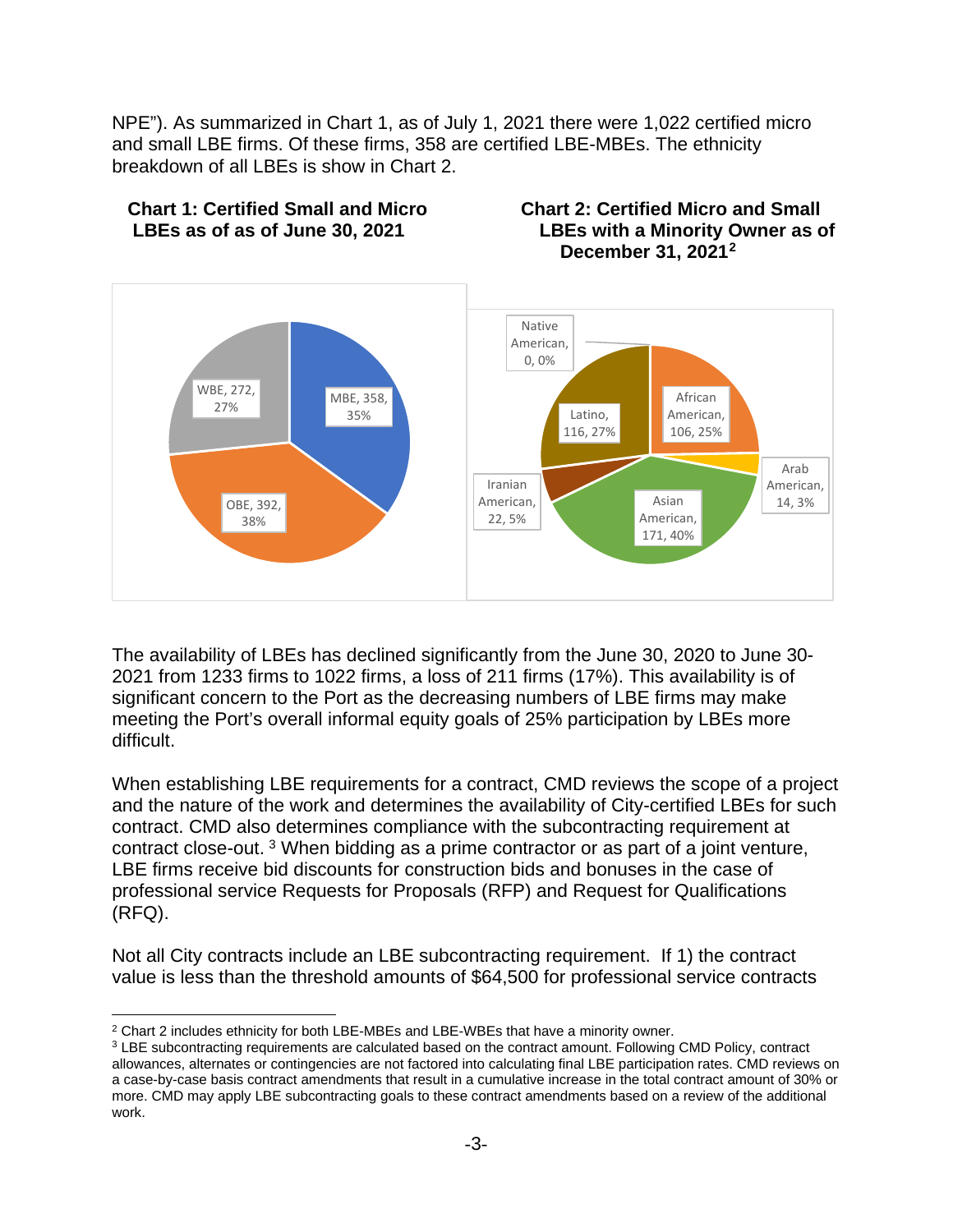and \$353,000 for construction contracts, or 2) Federal law prohibits the use of local preferences, or 3) a waiver is obtained from CMD (such as in the case of an emergency contract, a sole source contract, lack of subcontracting opportunities, or lack of LBE availability for the specific scopes of work), then an LBE subcontracting requirement is not included.[4](#page-3-0)

Prior to soliciting bids and/or responses to requests for proposals/qualifications, Port staff engage CMD to review the availability of LBE firms and CMD independently determines the LBE subcontracting requirement for inclusion in the solicitation or RFQ/RFP.

# **II. Contract Activity Update**

During FY 2020-21, the Port awarded twelve new contracts totaling \$6,904,956. The Port awarded nine of twelve (75% of contracts) to LBE primes. The Port paid \$16,843,821 on contracts with LBE requirements and \$9,072,078 (27%) to LBEs.

A. **New Contracts (\$6,904,956, 12 contracts)**: As summarized in Table 1 and detailed in Attachment 1, in FY 2020-21, the Port issued two as-needed contracts, three construction contracts and seven professional services contracts for a cumulative value of \$6,904,956. Nine of the twelve (75%) contracts were awarded to LBEs and three contracts (25%) were awarded to non-LBEs.

| <b>Type of Contracts</b>     | Total # of<br><b>Contracts</b> | <b>Total Dollar</b><br><b>Amount</b> | <b>LBE Award Amount</b><br>(Prime & Subs) | <b>Total LBE%</b><br>$of$ \$\$<br><b>Awarded</b> |
|------------------------------|--------------------------------|--------------------------------------|-------------------------------------------|--------------------------------------------------|
| As-Needed                    |                                | \$450,000                            | \$450,000                                 | 100%                                             |
| Construction                 |                                | \$4,725,256                          | \$2,117,988                               | 45%                                              |
| <b>Professional Services</b> |                                | \$1,729,700                          | \$1,104,700                               | 64%                                              |
| Total                        | 12                             | \$6,904,956                          | \$4,860,700                               | 70%                                              |

### **Table 1. Contracts Awarded from July 1, 2020-June 30, 2021**

1. *Use of Delegated Authority (\$372,700; 4 contracts):* The Port awarded 4 contracts totaling \$372,700 in the reporting period through the Executive Director and Delegated Departmental Authority.

On October 1, 2020, the Port awarded Rosales Business Partners, LLC an LBE-MBE, a \$99,400 contract procured for racial equity training and development services. The contract was procured as a Micro Set-Aside Solicitation.

On November 1, 2020, the Port awarded Backstrom McCarley Berry & So, LLC, an LBE-MBE a \$100,000 contract for financial advisory services in connection with the creation and management of debt. The contract was procured through use of a

<span id="page-3-0"></span><sup>4</sup> The LBE program threshold amounts were adjusted effective January 1, 2020 when the Chapter 6 and Chapter 21 minimum competitive amounts were adjusted by the Controller.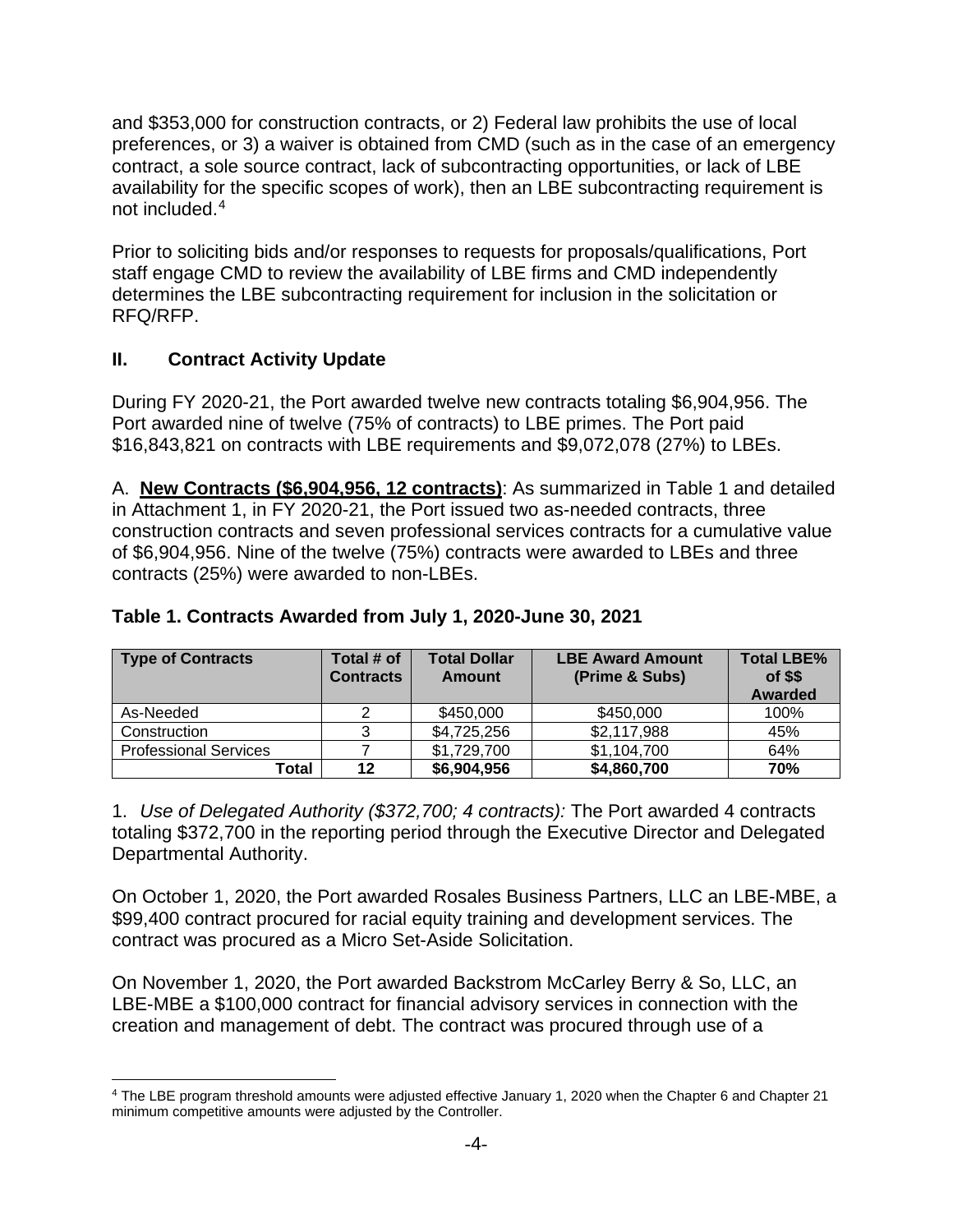prequalified list pursuant to a Request for Qualifications ("RFQ") issued by the Controller's Office.

On January 25, 2021, the Port Awarded Richard Foster, a non-LBE, a \$95,000 contract for organizational development services. This contract was procured through a San Francisco first solicitation.

On May 10, 2021, the Port awarded Macchiatto, an OBE-LBE, a \$78,300 contract for interpretative signage. This contract was procured as a Micro-LBE Set-Aside

2. *Port Commission Approved (\$6,904,956; 8 contracts)* The Port Commission awarded eight contracts valued at \$6,904,956 in FY 2020-21. All contracts were issued through formal contracting guidelines under Administrative Code Chapter 6, 21, and/or 14B.

On August 25, 2020, the Port Commission awarded a \$297,000 contract to Literacy for Environmental Justice, a Non-Profit LBE, to provide native plant habitat restoration and an eco-apprentice program to Heron's Head Park. This was a sole source solicitation and CMD approved with an LBE subcontracting waiver.

On December 8, 2020, the Port Commission awarded a \$1,237,800 contract to CF Contracting, an LBE-OBE firm for Heron's Head Park path and electrical improvements. CF Contracting met the 20% LBE subcontracting requirements through subcontracts to Cazadoro Construction Inc. (LBE-WBE), Angotti & Reilly (LBE-OBE), Hoseley Corporation (LBE-OBE), Huey Construction Management Co, Inc (LBE-MBE), R&S Construction Management (LBE-MBE), Baird Trucking (LBE-MBE), Delano Electric (LBE-OBE), and Ronan Construction (LBE-OBE). The overall LBE participation on this contract will be 100%.

On December 8, 2020 the Port Commission awarded a \$1,419,896 contract to Power Engineering Construction, a non-LBE firm, for the San Francisco Police Department marine dock unit replacement. This project was primarily funded by a Federal Emergency Management Agency grant. It did not include an LBE goal as the federal funding precluded this project from participation in the LBE program.

On January 12, 2021, the Port Commission awarded contracts to Larkin Street Youth Services (non-LBE) and RDJ Enterprises (LBE-MBE) for a youth employment program on Port properties. Each contract has a value of \$530,000 and there is a LBE subcontracting waiver on these contracts. .

On March 23, 2021, the Port Commission awarded a \$2,067,560 contract to Wickman Development and Construction (LBE-OBE) for improvements at Crane Cove Park Building 49. The 20% LBE requirement is being met with subcontracts to CPM (LBE-OBE), Citywide Fibers (LBE-WBE), San Francisco Roofing Services (LBE-MBE), Delano Electric (LBE-MBE), Yum's Mechanical (LBE-MBE), Tom's Metal (LBE-MBE),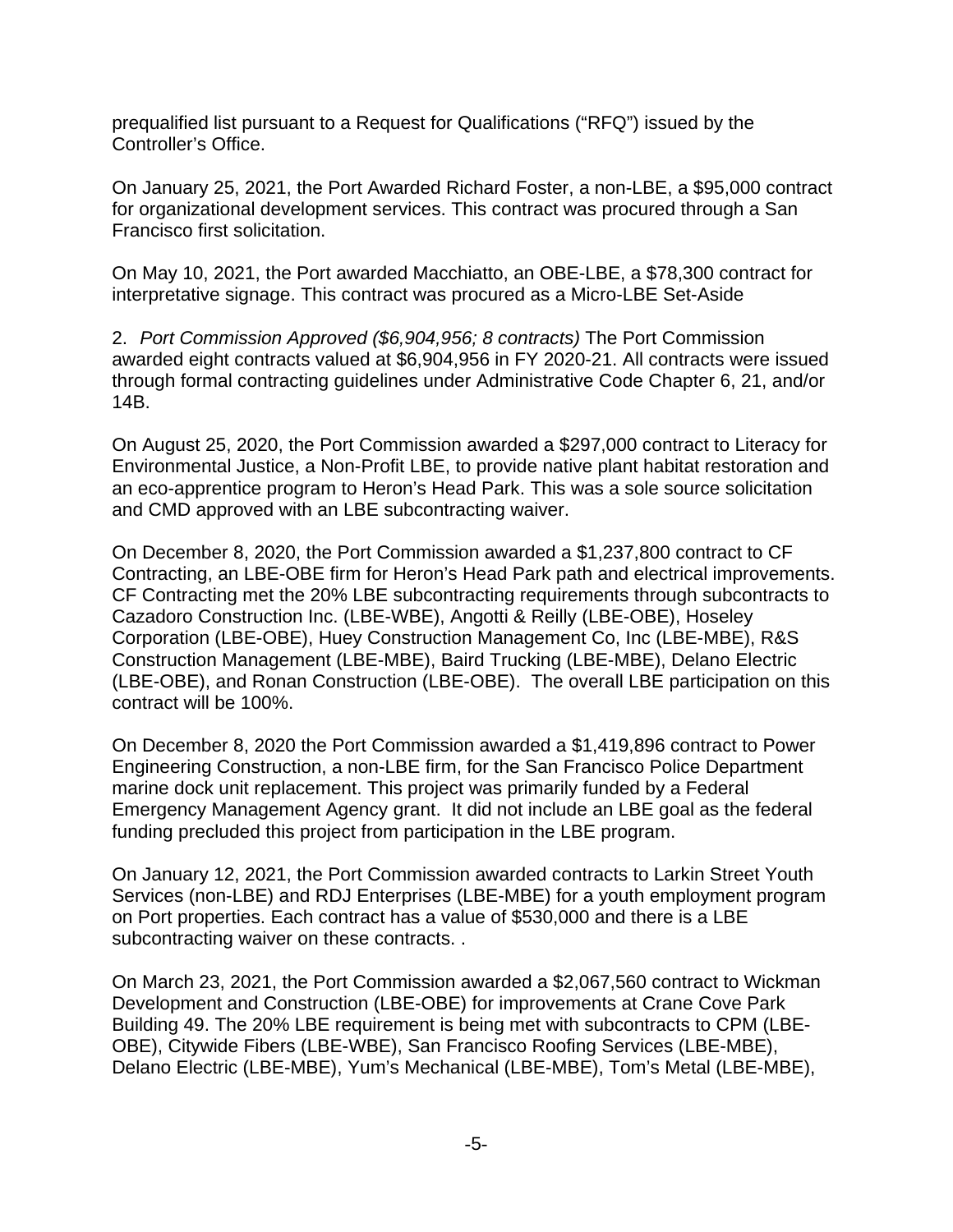Basset Engineering (LBE-OBE) and Madden Plumbing (LBE-OBE). The overall LBE participation on this contract will be 83%.

On May 25, 2021 the Port Commission awarded contracts to Bonner Communications (LBE-WBE) and Davis & Associates (LBE-MBE) for As-Needed Media Relations, Communications, Public Relations and Advertising. Each contract was for a value of \$225,000. These were micro-LBE set-aside contracts with no LBE subcontracting requirement.

B. **Contract Payments**: As shown in Table 2, during the first quarters of FY 2020-21, Port contract payments totaled \$30,656,890 for contracts governed by the LBE program. LBE firms were paid \$9,072,078 (30%), including \$3,827,380 (13%) to LBE Prime contractors and \$5,244,698 (17%) to LBE subcontractors. The Port and CMD staffs monitor payments to LBEs to ensure that Port contractors honor their contract commitments.

| <b>Type</b>                  | Total<br><b>Payments</b> | <b>Prime LBE</b><br><b>Payments</b> | <b>Sub LBE</b><br><b>Payments</b> | <b>Total LBE</b><br><b>Payment</b> | Overall<br>$\frac{9}{6}$ | <b>Sub</b><br>$\%$ |
|------------------------------|--------------------------|-------------------------------------|-----------------------------------|------------------------------------|--------------------------|--------------------|
| As-Needed                    | \$4,519,166              | \$984,149                           | \$861,225                         | \$1,845,374                        | 41%                      | 19%                |
| Construction                 | \$16,399,890             | \$2,516,961                         | \$1,146,703                       | \$3,663,664                        | 22%                      | 7%                 |
| <b>Professional Services</b> | \$9,737,226              | \$326,269                           | \$3,236,771                       | \$3,563,040                        | 37%                      | 33%                |
| <b>Grand Total</b>           | \$30,656,282             | \$3,827,380                         | \$5,244,698                       | \$9,072,078                        | 30%                      | 17%                |
|                              |                          |                                     |                                   |                                    |                          |                    |
| Non-14B Contracts            | \$5,780,278              |                                     |                                   |                                    |                          |                    |

### **Table 2: Contract Payments and LBE Participation from July 1, 2020 – December 31, 2020**

1. As Needed Contracts: The Port managed 25 active as-needed contracts that received \$4,519,166 in payments in FY 2020-21. As detailed in Attachment 2, LBE contractors received 41% of all as-needed contract payments. The as-needed real estate contracts paid 30% of contract dollars to LBE contracts while the as-needed engineering contracts paid 41% of overall funds during the reporting period to LBEs. The as-needed environmental contracts paid 41% of contract dollars to LBEs and the as-needed public relations contracts paid 83% of overall funds to LBEs.

- Real Estate Payments made on the as-needed real estate contracts totaled \$160,143. Payments made to LBEs during the reporting period were 30%.
- Engineering Payments made on the as-needed engineering contracts totaled \$1,533,071 during the reporting period. Payments made to LBEs during the reporting period were 41%.
- Environmental Services Payments made on the as-needed environmental services totaled \$2,546,173. During the reporting period 41% of payments were paid to LBEs consultants.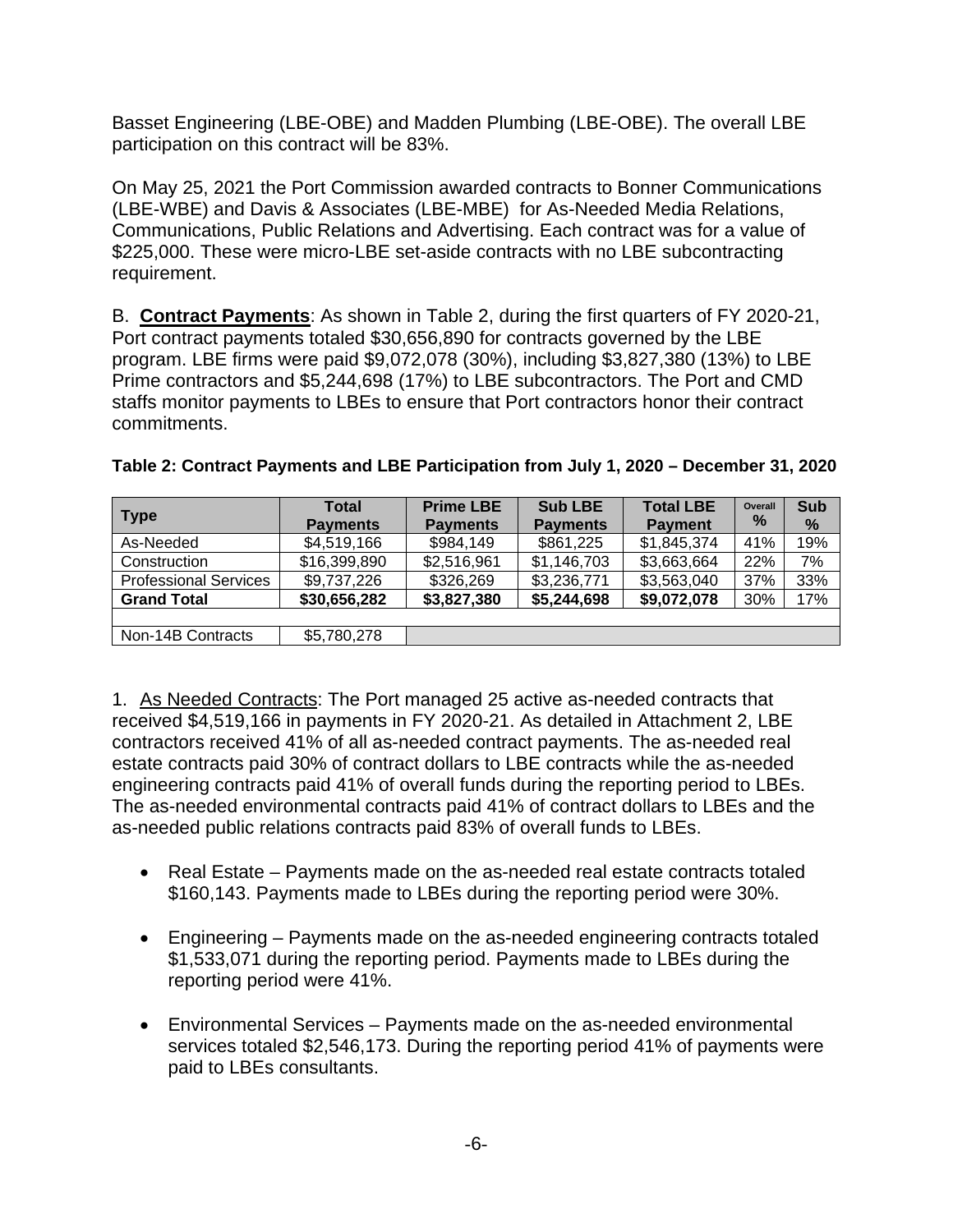- Hazardous Waste Payments made on the as-needed hazardous materials disposal contracts was \$119,814. There were no payments made to LBE in this time period.
- Public Relations Payment made on the as-needed public relations contract totaled \$139,953 and total payments to LBEs is 83%.
- 2. Construction Contracts. In the reporting period, the Port managed four contracts with LBE requirements. As detailed in Attachment 4, LBE contractors received \$3,663,664 (22%) in total payments.
	- Mission Bay Ferry Landing: The LBE requirement for Dutra Group was 16%. There were \$202,258 (2%) in payments to LBEs in the reporting period. As staff reported to the Port Commission on April 23, 2021, Contract Change Order #1 changed the dredge materials disposal location from the Deep Ocean Disposal Site to the Montezuma Wetlands Restoration Project site. The scope of work that would have been completed by Hoseley Corporation (LBE-OBE) was eliminated. The change order resulted in \$355,000 of savings to the project and also supported a wetlands improvement project on San Francisco Bay.
	- Crane Cove Park: The Crane Cove Park was completed by Gordon N. Ball, the project's non-LBE contractor. The LBE requirement was 21% and in this fiscal year 23% of payments were to LBEs.
	- Heron's Head Park Path and Electrical Improvements: This project is being completed by CF Contracting (LBE-OBE). The LBE requirement was 20% and 87% of payments were made to LBEs.
	- 19<sup>th</sup> and Georgia Construction: This project was completed by Cazadoro Construction, a LBE-WBE contractor. This project has federal funds so there is no LBE requirement, but 100% of payments were made to LBEs.
- 3. Professional Services Contracts. During the reporting period, the Port managed eight open professional services projects governed by the LBE Ordinance. As detailed in Attachment 4, LBE contractors received \$3,563,050 (37%) in total payments during the reporting period.
	- *Crane Cove Park Design*: The Crane Cove Design Project led by AECOM, a non-LBE firm, had 12% of payments to LBE subcontractors. AECOM is currently exceeding its goal with 24% of all payments going to LBE subcontractors over the term of the contract.
	- *Seawall Earthquake Safety Program*: CH2M Hill, non-LBE project lead for the Seawall Earthquake Safety Program, has committed 21% LBE subcontracting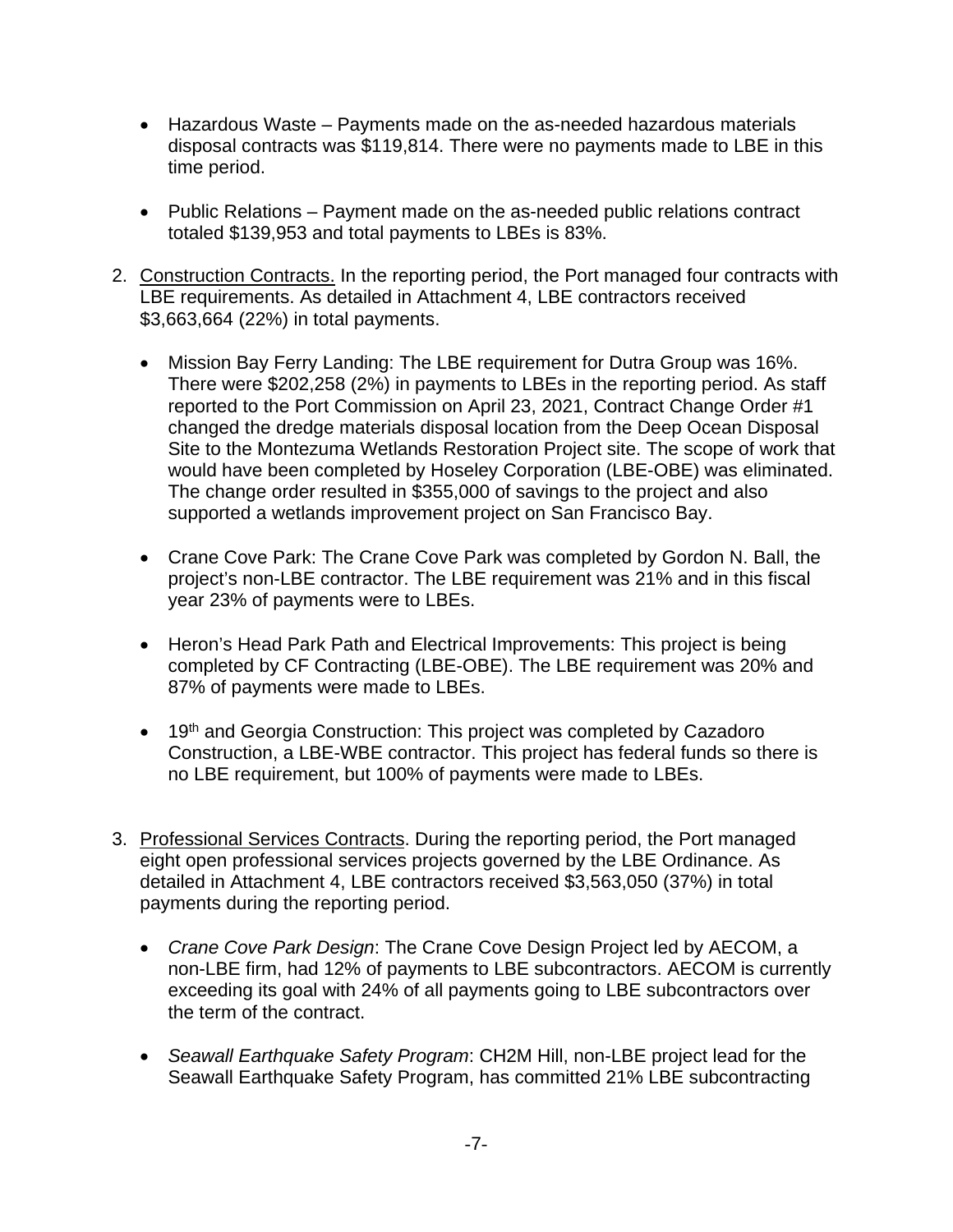requirement and payment to LBE subconsultants was 33% during the reporting period.

- *Seawall Communications*: The Seawall Earthquake Safety Program Public Relations and Media Services contract led by Civic Edge Consulting an LBE-WBE firm has a 21% subcontracting goal. 87% of payments went to LBE subconsultants and 100% of payments to LBEs.
- *Mission Bay Ferry Landing*: The Mission Bay Ferry Landing Design Project led by COWI/OLMM Joint Venture, a JV-MBE, has a 25% LBE subcontracting goal. During the reporting period, 10% of payments were made to LBE subcontractors. Through the life of the contract, 26% of payments have been made to LBE subcontractors.
- *Heron's Head Park Shoreline Stabilization:* The Heron's Head stabilization project is led by Environmental Science Associates, a non-LBE. The LBE subcontracting goal is 4%. During the reporting period 25% of payments were made to LBE subconsultants.
- *Waterfront Land Use Plan and Environmental Review:* The environmental review of the Waterfront Lane Use Plan is led by Environmental Science Associates, a non-LBE firm, and has an 18% LBE goal and 22% of payments were made to LBE subconsultants.
- *Technical Support for Pier 70:* The technical support for private developments at Pier 70 and Mission Rock contract led by Hollins Consulting, LBE-MBE, has a 24% LBE subcontracting goal. Payments to LBE subcontractors were 40% and 100% of payments when the Prime payments are included.
- *Financial Advisors*: The municipal financial advisory contract led by Public Financial Management, a non-LBE firm, has a 20% LBE subcontracting goal. This contract included both access to a proprietary software program and services related public financing. When proprietary software is excluded from the total payments, LBE payments for financial services over the life of the contract are 50% of payments to LBEs.

4. Exempt Contracts. The Port has eleven contracts that are exempt from the provisions of the LBE Ordinance due to their contract size, funding source requirements, LBE subcontracting waiver granted by CMD, or emergency contract. While these contracts are exempt from LBE subcontracting requirements, Attachment 5 includes information about the contracts to provide a complete picture of the Port's overall contracting activity.

C. **Port Development Agreements**: The Port oversees two development projects at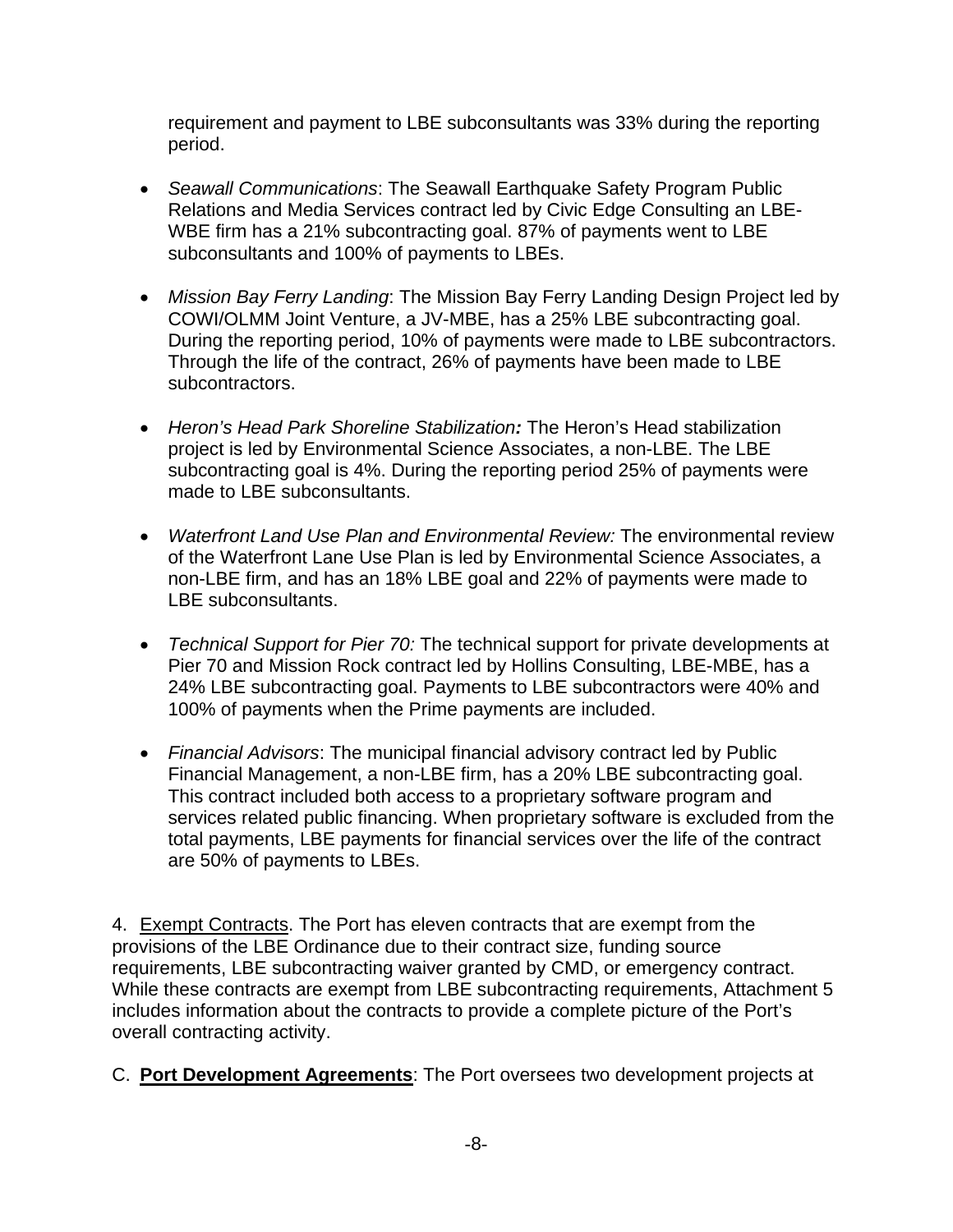Pier 70 and Mission Rock. While these development agreements are not subject to the Chapter 14B LBE program, the Port and the developers established a specialized LBE utilization plan to govern each project's local business inclusion and participation.

1. Pier 70: The Pier 70 project led by Brookfield has a 17% LBE participation goal. Attachment 6 outlines the contracts awarded through the FY 2020-21. Through the reporting period, Pier 70 has awarded \$205.1 million in contracts, of which \$58.9 million (29%) has been awarded to small, micro or SBA-LBEs.

2. Mission Rock: The Mission Rock Development Project led by Mission Rock Development Partners has a 10% participation goal for pre-construction work and a 20% participation goal for construction. In the reporting period, construction work began with site preparation. Attachment 7 shows Mission Rock has awarded \$553.6 million in contracts, of which \$65.9 million (12%) has been awarded to small, micro or SBA-LBEs.

D. **Compliance with Local Hire Requirements**: The San Francisco Local Hire Policy for Construction applies to construction projects advertised for bid after March 25, 2011, for public works or improvements that are City funded with an engineer's estimate above the threshold amount, \$706,000 as of January 1, 2020. The Local Hire Ordinance is in Chapter 82 of the San Francisco Administrative Code and requires contractors and their subcontractors to attain a minimum of 30% work hours by trade per project using San Francisco residents.<sup>[5](#page-8-0)</sup> The ordinance also requires that 50% of apprentice hours per trade be performed by disadvantaged San Francisco residents. The program is managed by the Office of Economic and Workforce Development ("OEWD"). The Port currently maintains four active construction contracts that are subject to the requirements of the Local Hire Ordinance and three private development projects. OEWD staff advises that the projects are compliant and the overall total works hours for all active Port projects is 27% and total apprentice hours is 49%. The Port public works projects' overall total work hours is 60% and total apprentice hours is 86%. See Attachment 7 for additional information.

In some instances, contractors' use of Local Hire falls below initial estimates. Under the Local Hire Ordinance, OEWD staff may authorize conditional waivers and exemptions, including exemptions for marine related pile driving, asbestos removal, operating engineering work and other specialized trades. For example, the majority of the work in the Port's maintenance dredging contract is exempt from the Local Hire Ordinance given the specific nature of dredging work.

### E. Prime Contractors Performance Outcomes**:**

The summary of completed construction contracts is below and in Attachment 9:

• Power Engineering completed the San Francisco Fire Department marine unit dock replacement work nine days after the expected completion date. The final payments total is not yet available.

<span id="page-8-0"></span><sup>5</sup> Local Hire Requirements increased from 20% to 25% on applicable contracts solicited after March 2012, and to 30% for contracts solicited after March 2013.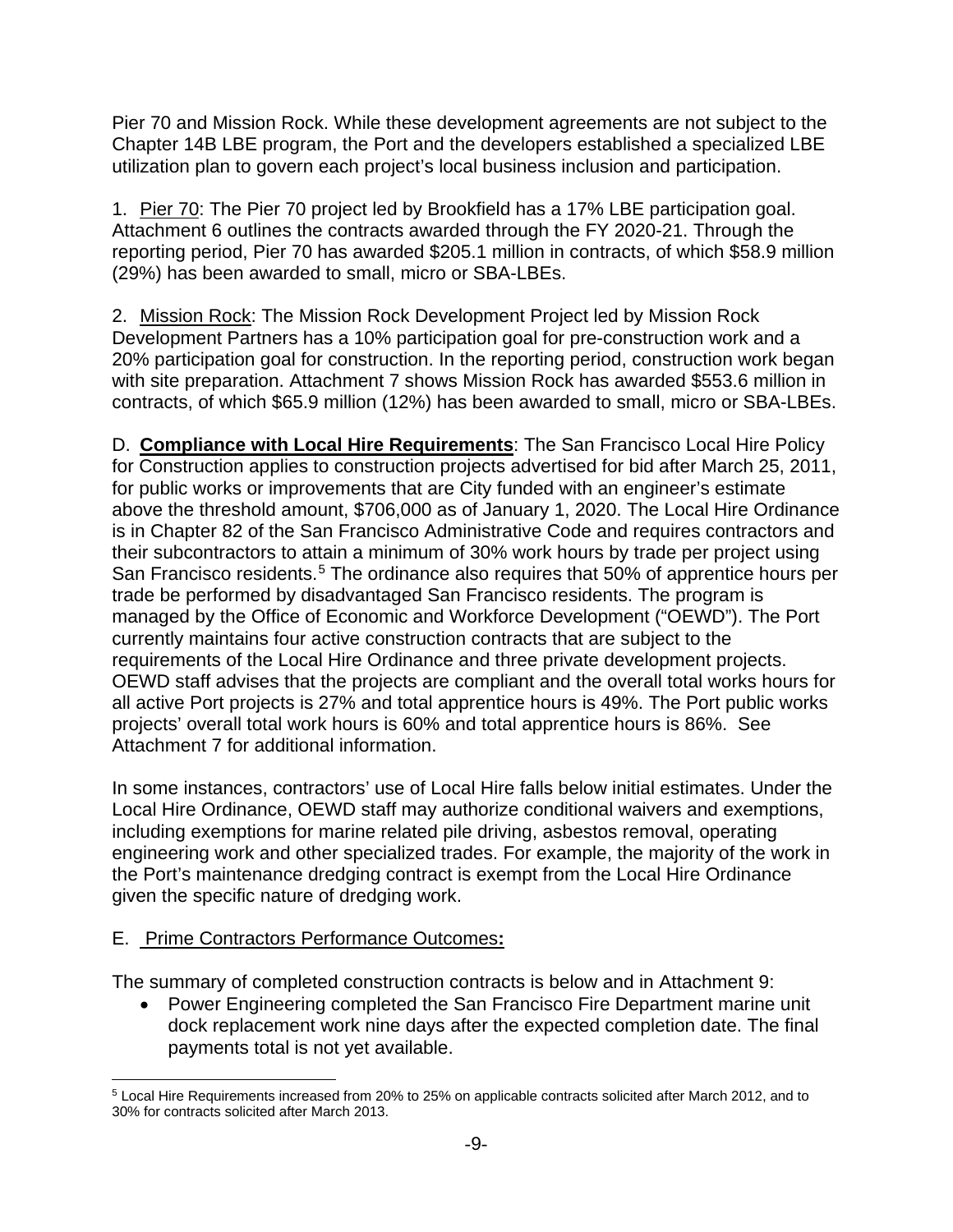• Dutra Dredging completed the dredging at Mission Bay Ferry Landing twenty days ahead of schedule and \$1,660,575 below the budgeted amount.

F. Non-Compliance: The Contract Monitoring Division issued two formal warnings in FY 2020-2021.

- The Dutra Group received a memo of non-compliance for the Mission Bay Ferry Landing Dredging contract. CMD credited Dutra Group for 1.38% LBE participation on a 1[6](#page-9-0).85% commitment.<sup>6</sup> After the Port issued a change order eliminating the LBE scope of work from the contract, the Port contacted Dutra repeatedly to request that they collaborate with CMD on a mitigation plan. Dutra did not do so. CMD did not assess a financial penalty.
- BAE Urban Economic ("BAE") received a memo of non-compliance for an As-Needed Real Estate & Planning Services contract. The LBE requirement was 20% and BAE was credited with 18.88% of LBE participation. BAE did not engage Urban Analytics (LBE-OBE) on the contract due to a BAE contract management oversight. BAE paid Urban Analytics 5% of the originally listed participation amount through a CMD facilitated conciliation.

# **III. Outreach and Community Engagement**

In addition to the formal administration of Port contracts, Port staff continued its efforts to increase opportunities and technical services to local businesses. This work is designed to support and expand the Port's LBE community through outreach, one-onone engagement and targeted technical support to increase contractor capacity.

Fall 2020 and ongoing – The Port of San Francisco Micro-LBE Emergency Relief Program finalized its loan approach and engaged the service provider Main Street Launch. The Port contacted all LBEs on its outreach list and contracted with RDJ Enterprises to provide additional outreach and technical assistance for applicants. The program's application portal was launched in December 2020. To date the program has approved 21 loans with \$798,000 of program funds deployed. There are additional applications in the underwriting process.

Fall 2020 – Contract and Procurement staff created and populated a database for advertising contracts with data from the Northern California Procurement Technical Assistance Center. This effort provided the Port with an initial set of organizations and contacts for the State of California, including regional ethnic Chamber of Commerce organizations, allowing staff to begin advertising contracting opportunities to regional organizations.

September 2020 – The Post hosted the participants of the Contract Monitoring Division Mentor Protegee Program. Five LBE businesses and their mentors met with Port staff to learn about opportunities at the Port and discuss solutions to common obstacles faced

<span id="page-9-0"></span><sup>6</sup> Dutra Group paid \$202,258 to LBEs and was credited \$158,200 (1.38%) by CMD. Dutra did not complete the CMD LBE firm addition process so dollars paid to one LBE were not credited to Dutra Group.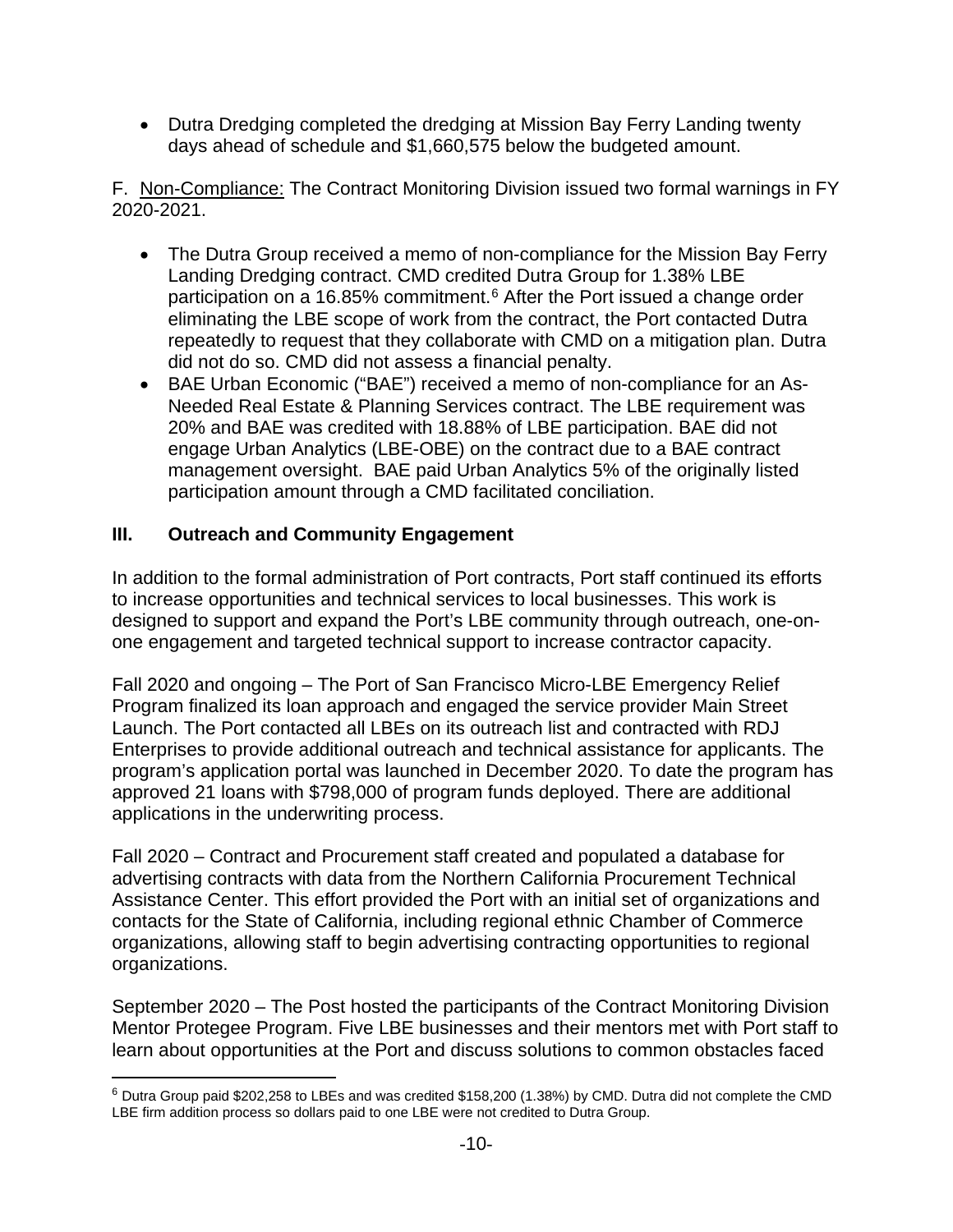by small businesses. The Port had follow-up conversations with two LBE mentees and one LBE subsequently won a contract as a second-tier subcontractor to Mission Rock.

November 2020 – The Port provided a briefing to the Local Business Enterprise Advisory Committee on the Port's strategic direction for the LBE program.

December 2020 – The Port engaged four members of the Local Business Enterprise Advisory Committee for direct feedback on the Port's contracting practices and to understand small business concerns.

December 2020 – The Port hosted a workshop for Local Business Enterprises called "Over Water Work and Future Opportunities" in collaboration with the Contract Monitoring Division. This interactive workshop provided an opportunity to dispel myths about the Port's portfolio of projects and to learn about the obstacles of working over water.

March 2021 – The Port hosted the  $4<sup>th</sup>$  Annual Contractor Open House as a virtual event. There were over 100 participants and ten breakout rooms for project-specific discussion or technical assistance. This was the first large-scale virtual networking event hosted by the Port and one of the largest LBE networking events held by any public workscontracting City department during the pandemic.

Spring 2021 – The Port initiated monthly drop-in office hours for LBEs. Office hours provide one-on-one opportunities for small business to engage in direct conversation with Port staff. As a result of the office hours communications, small businesses access to the Port has increased and small businesses have been requesting one-on-one meetings outside of the scheduled office hours. To date, the Port has conducted over thirty one-on-one meetings small businesses.

June 2021 – The Port engaged with the Black and Latino Contractors association and conducted a meeting with the association members to introduce the Port, private development projects, and discuss concerns.

Throughout the Year -- The Port conducted eleven debriefs with LBE proposers and two non-LBE proposers to Port opportunities. These sessions allow the Port to provide candid comments about a respondent's performance in the solicitation and provide technical assistance on the bidding process. The Port requests feedback from the proposers for insight on how to better engage and improve the bidding process for small businesses.

# **IV. Changes to the Chapter 14B Ordinance**

On July 20, 2021, Mayor Breed and Supervisors Walton, Safai and Melgar introduced amendments to the Chapter 14B Ordinance:<sup>[7](#page-10-0)</sup>

<span id="page-10-0"></span><sup>7</sup> [City and County of San Francisco -](https://sfgov.legistar.com/LegislationDetail.aspx?ID=5066149&GUID=045ABEBA-626A-42CA-908F-B1F6E8DFA0C7&Options=ID|Text|&Search=14B) File #: 210835 (legistar.com)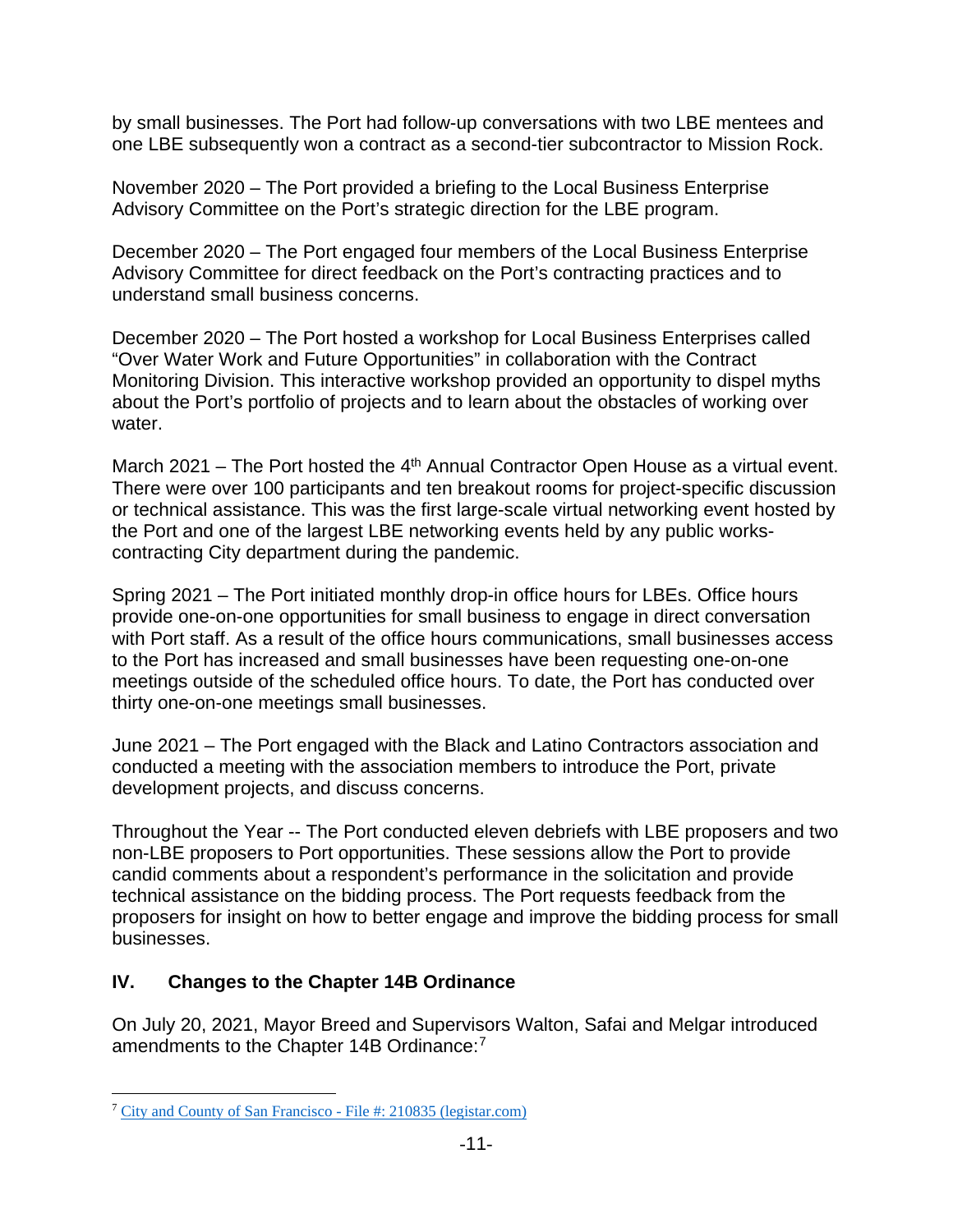- 1) Increase the LBE certification size thresholds and create automatic increases based on the consumer price index
- 2) Change the LBE threshold calculation for application of the LBE subcontracting requirements and size maximum for Micro Set-Aside solicitations.
- 3) Increase penalties for non-compliance from 10% to 20%.
- 4) Require LBE subcontractor payment requests to be done within 30 days of invoicing to Prime
- 5) Authorize separate LBE subcontracting participation requirements for micro, small and SBA-LBEs
- 6) Extend bonding assistance to other City-funded construction projects
- 7) Authorize CMD director to initiate additional pilot programs
- 8) Increase contracting threshold amount and Minimum competitive amounts.
- 9) Expand reporting of LBE bidders

The legislation was unanimously approved by the Board of Supervisors and is likely to be signed by the Mayor on November 5, 2011. . The Port welcomes changes supported by the community that increase the availability, opportunity and capacity of LBE firms. The proposed expansion of performance bonding assistance and other programs to the development projects could positively impact the capacity of LBE subcontractors.

# **V. LBE Engagement Strategy Concerns**

# **1. As-Needed Contracts and LBE Goals**

In FY 2020-21, the Port worked to improve management of its as-needed contracts. Asneeded contracts provide Port staff with significant flexibility, and allow staff to access consultants quickly, but are not-guaranteed. However, they present challenges for LBE goal setting, utilization, and monitoring. Project-based contracts generally have well defined scopes of work and clear roles for subconsultants. The contract team is usually established at the time of proposal, which facilitates contract monitoring and helps support achievement of LBE goals. In contrast, as-needed contracts have broadly defined scopes of work and staff define projects under as-needed contracts at the time of need, not at the time of the contract. Both project-based and as-needed contracts have LBE requirements set at the time of advertisement.

The Port works to balance flexibility and structure in its as-needed contracts. In the presolicitation phase of an as-needed contract, Port staff attempts to develop a broad scope of work that anticipates possible needs for consultant capacity. The respondents propose a team responsive to this broad scope that provides sufficient, but not necessarily comprehensive coverage of the scope subspecialties. After award of an asneeded contract Port staff refine the utilization of each subconsultant through the contract service order ("CSO") process. Staff initiate a CSO to meet a specific need and the prime then forms a team, pulling from the subconsultants assembled at time of proposal. Occasionally, the prime will also add subconsultants to meet the needs of the CSO. Over time, multiple CSOs may engage the entire as-needed contract team.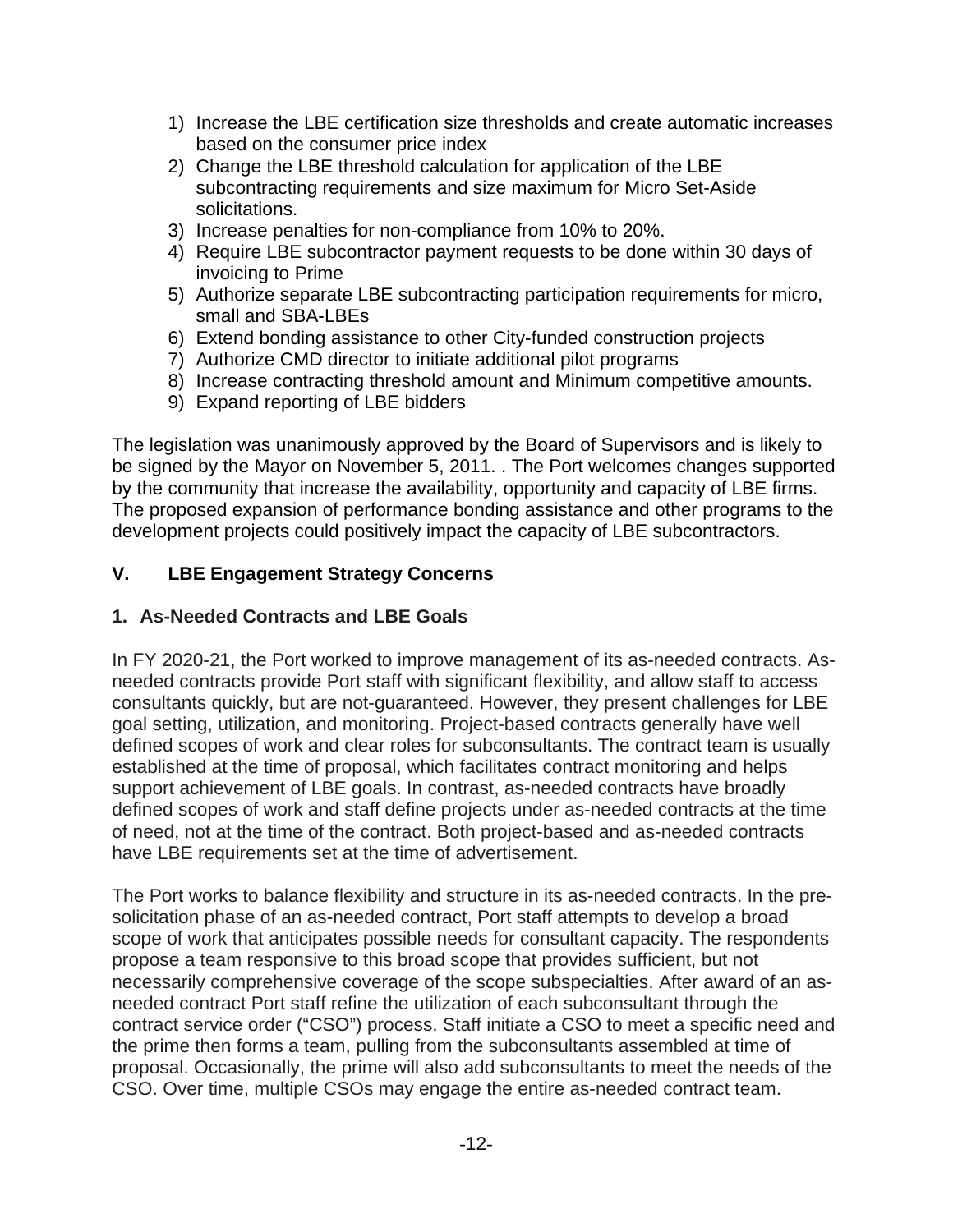The evolving use of different contract teams based on the particular needs of CSOs makes monitoring LBE utilization on an as-needed contract challenging for both the Port and CMD. In addition, while a project-based contract has a single project manager, asneeded contracts often have a project manager for each CSO. Finally, the prime may have legitimate reasons for not utilizing an LBE subconsultant. LBEs may not be utilized due to non-availability, refusal to accept a scope of work, or the lack of need for a specific LBE's subspecialty.

The Port is actively engaged in mitigating challenges of monitoring as-needed contracts. To start, the Port is improving the scoping process when RFPs are advertised, engaging the prime consultant on potential use of existing LBE team members before they add new subconsultants to the contract, and monitoring as-needed contracts on a contractwide and not just a CSO-level. The monitoring and utilization of as-needed contracts will always be more challenging then fixed-scope contracts. However, Port staff are committed to improving business practices to spot LBE utilization concerns early and collaborate with the prime to maximize LBE utilization.

## **2. Progress on Lines of Effort and Deliverables for FY 2020-21**

The Port's ongoing LBE efforts align with the four strategy areas staff presented in the October 23, 2020 report to the Port Commission on LBE strategy for 2020-21. Staff made good progress in advancing these strategies in FY 2020-21. As a reminder the four LBE strategy areas are:

Improve internal practices: The Port will work within the divisions to build on strengths, identify challenges and make short, medium and long-term plans for stronger LBE practices. The Contracts and Procurement Team will convene internal stakeholders to identify the common needs for tools and provide central support.

Listen and partner with the LBEs, community, City and regional stakeholders: The Port's efforts and impact are amplified when the engagement includes asking questions, listening to answers, and acting together. The LBE strategy will evolve as engagement supports new opportunities and projects.

Partner to mitigate barriers for LBEs: The barriers to the small business community can be actively addressed through technical assistance workshops, a robust network of referrals, and a continued recognition of obstacles and solutions.

Merge work of LBE strategy with Racial Equity Action Plan (REAP). The REAP has become the guiding document for the Port's equity strategy. Historically, the Contracts and Procurement Team focused on LBE efforts as the primary equity strategy for contracting. The implementation of the REAP will enable Port staff to approach equity with a wider lens including strategies that support non-certified minority-owned firms in San Francisco and minority firms with owners outside of San Francisco.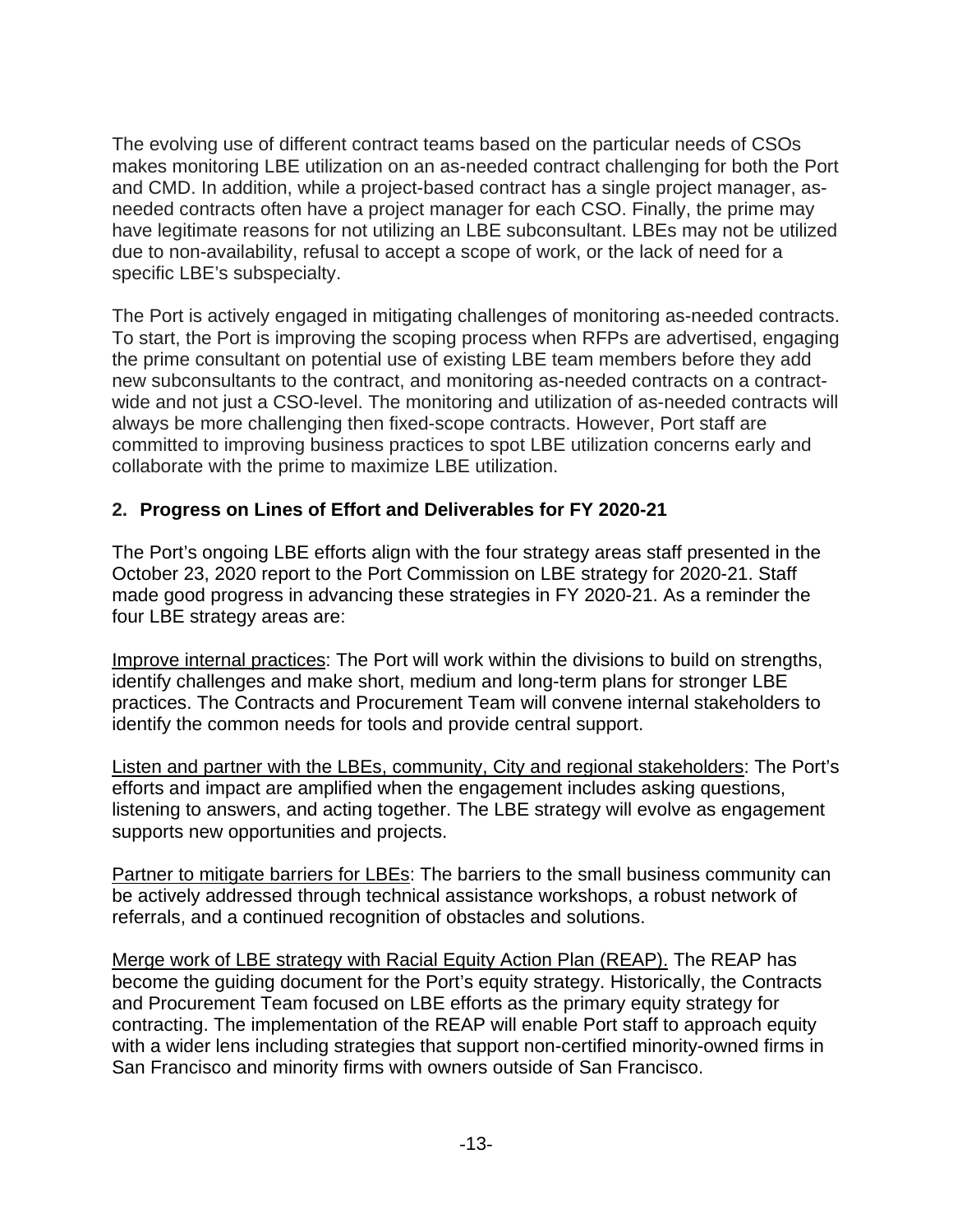In support of these strategies, Port staff completed all deliverables presented in the March 2021 contracting update.

### Deliverable 1: Develop Phase 1 LBE Engagement Toolkit for use internally by Port divisions. Expand tools for on-boarding to procurement and LBE engagement.

### Deliverable 2: Implement three supports to divisions for research, engagement, or process.

The Contracts and Procurement team shared the LBE engagement toolkit throughout the Port in 2020-21. The LBE engagement tools outline the strategic opportunities when and how to engage LBEs through the contracting and procurement process. The questions and decision points are presented at each stage of contracting so that LBE strategies are incorporated far beyond mandated requirements. The division can access best practices on "dos and don'ts." As a result of these efforts, staff are consulting the Contracts and Procurement team much earlier in the contracting life-cycle allowing Contracts and Procurement to provide guidance on alternative approaches to incorporate equity into contracts on both an immediate and strategic basis.

## Deliverable 3: Improve monitoring of LBE payment data with divisions.

Contracts and Procurement is now circulating quarterly reports of LBE within the divisions to ensure Port staff have a contract-long, annual and quarterly review of LBE utilization. As-needed contracts are now being more thoroughly reviewed annually on a contract-wide basis by a single project manager.

# Deliverable 4: Engage five community stakeholders (new or existing relationships).

The Port collaborated with the San Francisco African American of Chamber in aligning strategic objectives, planned multiple sessions and sponsorship of Black Business Week. Port meet with leadership of the Black and Latino Contractors Association and led a session on getting to know Port and being responsive to questions and concerns. The Port met with the Small Business Development Centers to collaborate on bringing the resources of these federal government technical assistance centers to the LBE community The Port deepened its engagement with the Northern California Procurement Technical Assistance Centers to participate in a day-long matchmaking event. Finally, Port staff are engaging the larger prime contractors to ensure that there is a clear understanding of the Port's commitment to the success of small, BIPOC businesses and to provide ways for large primes to implement this commitment.

# Deliverable 5: Develop conceptual framework for LBE Loan/Security Program

The Port has researched the needs of the Port LBEs, researched the marketplace for small business access to capital, and developed a conceptual framework for an LBE Loan program. The Port has been working within the City to explore how to move this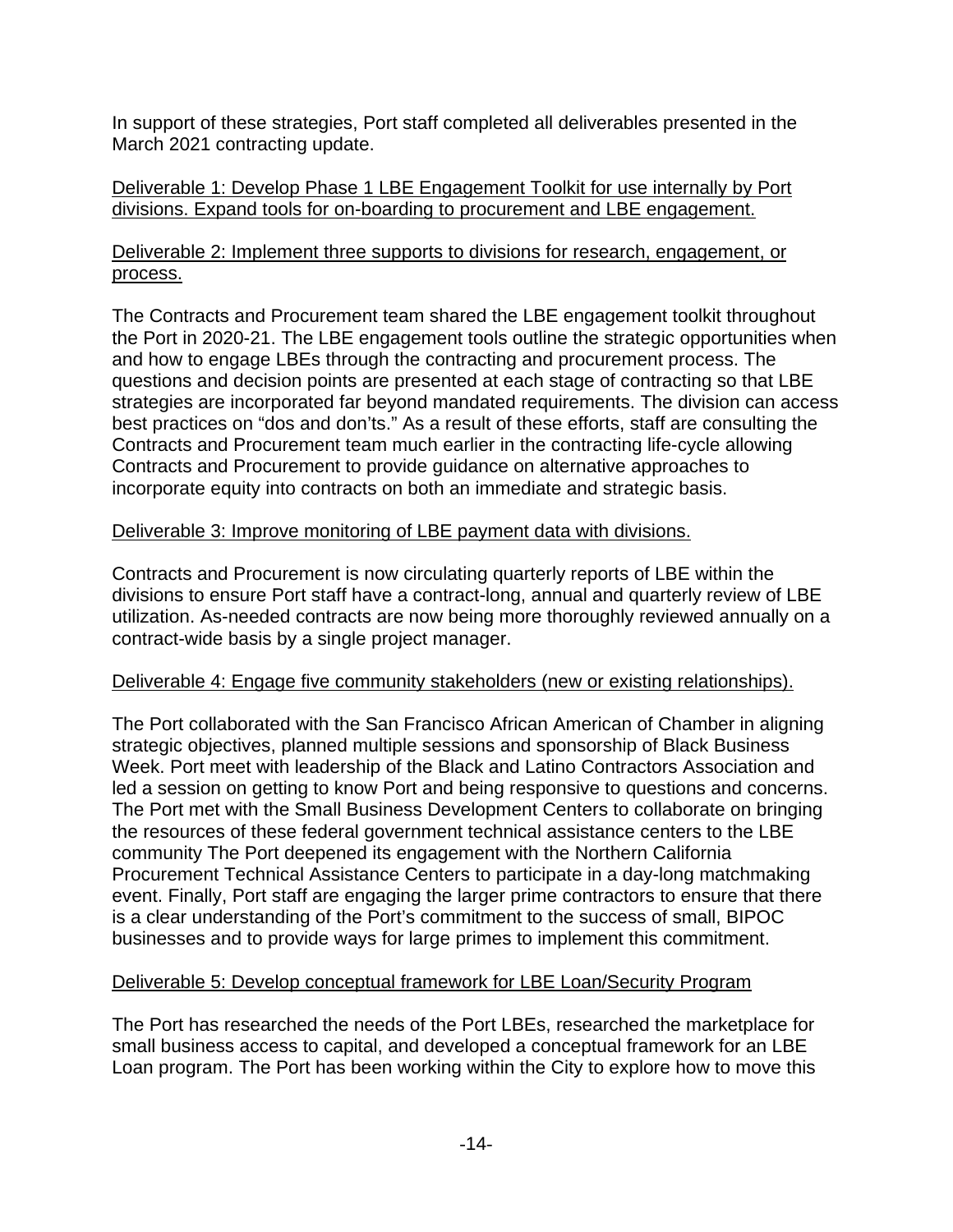program forward and Port staff expect to brief the Port Commission on this approach before Spring 2022.

# Deliverable 6: Complete REAP deliverables

The Contracts and Procurement team has been on the leading edge of the Port's equity efforts for many years. As the Port plans and executes a broad strategy to achieve racial equity, the team has played a key role in development of the REAP, sharing its experience to help shape new equity initiatives.

Contracts and Procurement is eager to expand the scope of its equity work through the REAP. In contrast to the LBE program which relies on mandated requirements and compliance efforts, the REAP advances a values-based approach with a broader scope and urgency. Staff expects that the REAP will provide new opportunities to support equity with the Port's community partners. For example, the LBE program focuses on small business opportunities but does not create or support development of new small businesses. Under the REAP, staff is excited to identify workforce strategies designed to provide people with a potential pathway to small business creation. This winter, the Port will partner with City College of San Francisco and OEWD to launch a workforce development initiative related to construction management. The Port will fund a construction management certificate program at City College, creating 25 slots for residents of Port-adjacent communities to earn a certificate and compete for entry-level positions in the construction management industry.

The Contracts and Procurement is also sharing lessons learned from the Port's success in bringing equity-focused public sector government contracting strategies to private developments. As the REAP evolves, staff will continue to build on the foundation laid by the Port's equity work in contracts and procurement. Deliverables through January 1, 2023

- Implement LBE payment data improvements with divisions.
- Improve Contract closeout process for Professional Services As-Needed Contracts.
- Brief Port Commission on Long-Term LBE Loan/Security Program framework.
- Complete REAP deliverables

Deliverables through July 1, 2023

• Complete REAP Deliverables

# **Conclusion**

In 2020-21, the Port awarded twelve five contracts totaling \$6.9 million of which \$4.86 million was awarded to LBEs. The Port made \$30.7 million in contract payments for contracts with LBE requirements, of which \$9.0 million were paid to LBEs. Most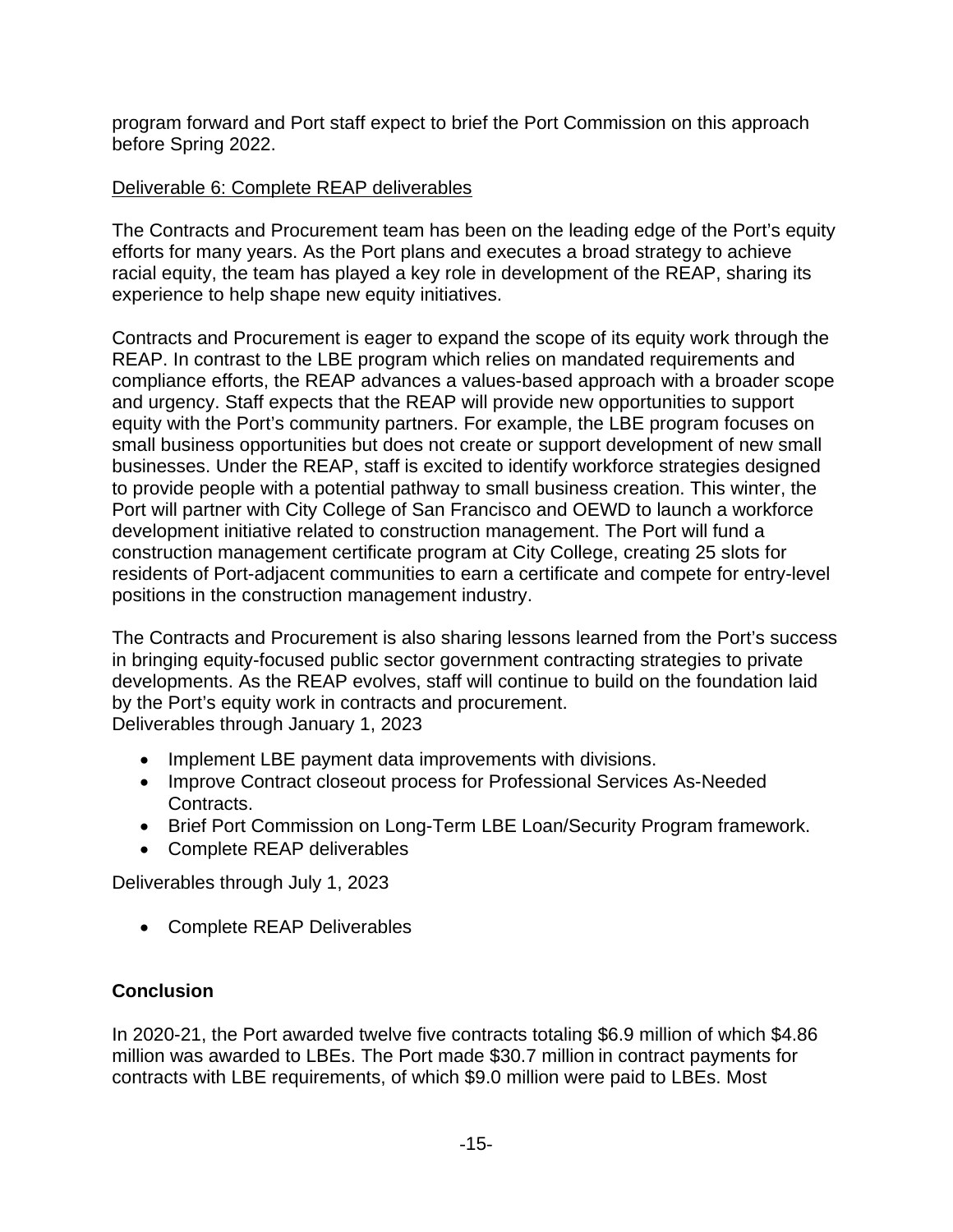contracts are on track to meet or exceed their contractually obligated CMD requirements based on overall contract spending to date.

In FY 2020-21, Port staff will continue to implement the LBE strategy and integrate the LBE equity work into the Port-wide Racial Equity Action Plan.

> Prepared by: Stephanie Tang Procurement and Contracts Manager

> > Tiffany Tatum Senior Community Developer

Prepared for: Katharine Petrucione, Deputy Director Finance & Administration

cc: Contract Monitoring Division, Alysabeth Alexander-Tut

| Appendix A: | <b>General Contract Terms &amp; Port Thresholds</b> |
|-------------|-----------------------------------------------------|
|-------------|-----------------------------------------------------|

- Attachment 1: Contracts Awarded Fiscal Year 2020-2021
- Attachment 2: As-Needed Contracts, Fiscal Year 2020-2021
- Attachment 3: Construction Contracts, Fiscal Year 2020-2021
- Attachment 4: Professional Service Contract, Fiscal Year 2020-2021
- Attachment 5: Non-Chapter 14-B Contracts, Fiscal Year 2020-2021
- Attachment 6: Pier 70 Development LBE Participation
- Attachment 7: Mission Rock LBE Participation
- Attachment 8: Office of Economic and Workforce Development Local Hire
- Participation, January 1, 2021 June 30, 2021 Attachment 9: Construction Contracts (Non-Emergency) Completed during
	- July 1, 2020 June 30, 2021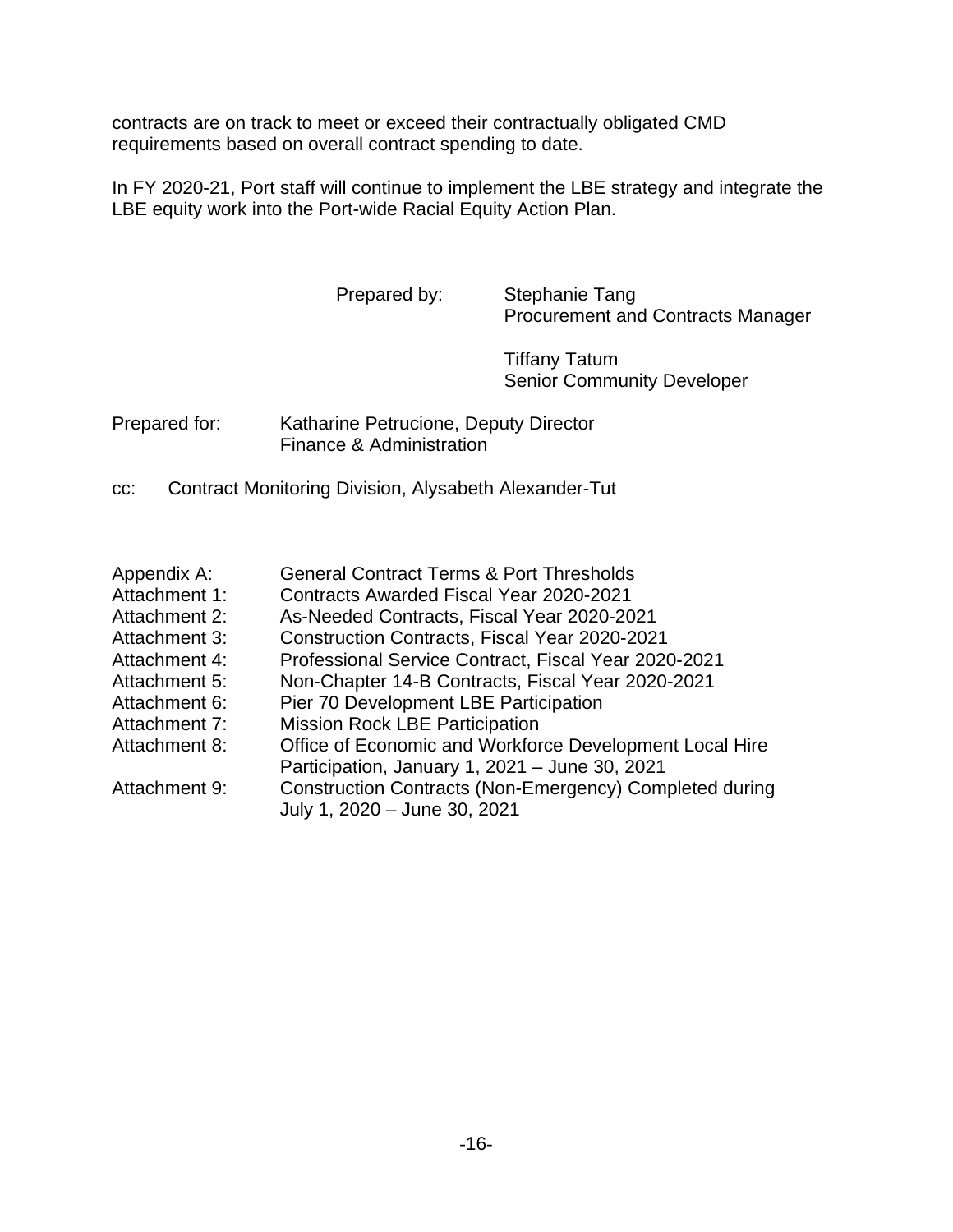#### **APPENDIX A General Contract Terms and Port Thresholds**

A. Use of Professional Services Contracts: Professional Services are those services which require the exercise of discretion and independent judgment in their performance, and/or the application of an advanced, specialized type of knowledge, expertise, or training. Examples of professional service providers include architects, engineers, and software developers. The City's Civil Service Commission must review all Professional Services contracts to determine whether City employees could perform the requested services and, if so, whether the Department can justifiably contract out the services. The Port contracts for professional services only when Port employees or other City employees cannot perform the work because of the limited nature of the work, peak workload obligations, lack of specific expertise, or other unusual circumstances such as mitigation of financial risk, funding or other legal requirements.

B. As-Needed Contracts: As-Needed contracts are Professional Services contracts which the Port uses for services that recur but are not consistent or predictable enough to justify full time staff. Currently the Port maintains as-needed services contracts for architecture and design services, economic analysis, environmental services, and hazardous materials disposal. Master Agreements for as-needed services are negotiated upon Contractor prequalification through formal, competitive RFQ processes. These agreements usually have a three-year term.

As-needed services are typically construction-related professional services, such as engineering services. Following the requirements of Administrative Code Chapter 6.64, the Port tasks contractors with individual projects through the issuance of Contract Service Orders ("CSO"). LBE subcontracting requirements may apply to each Master Agreement or for each CSO. The Port's practice is to have an overall goal for the as-needed contracts and to manage individual CSOs to ensure overall compliance.

C. Delegated Authority: To streamline the Port's contract approval process and to be consistent with the San Francisco Administrative Code and the practice of other City departments, the Port Commission has delegated the following authority to the Executive Director (Resolution Nos. 09-29, 09-37 and10-60):

- Contract Service Orders \$500,000
- Construction contracts \$600,000
- Professional services contracts \$100,000

Delegated authority allows the Port's Executive Director to execute and award public works and improvement and professional services CSOs and contracts at or under the threshold limits without Port Commission review and approval.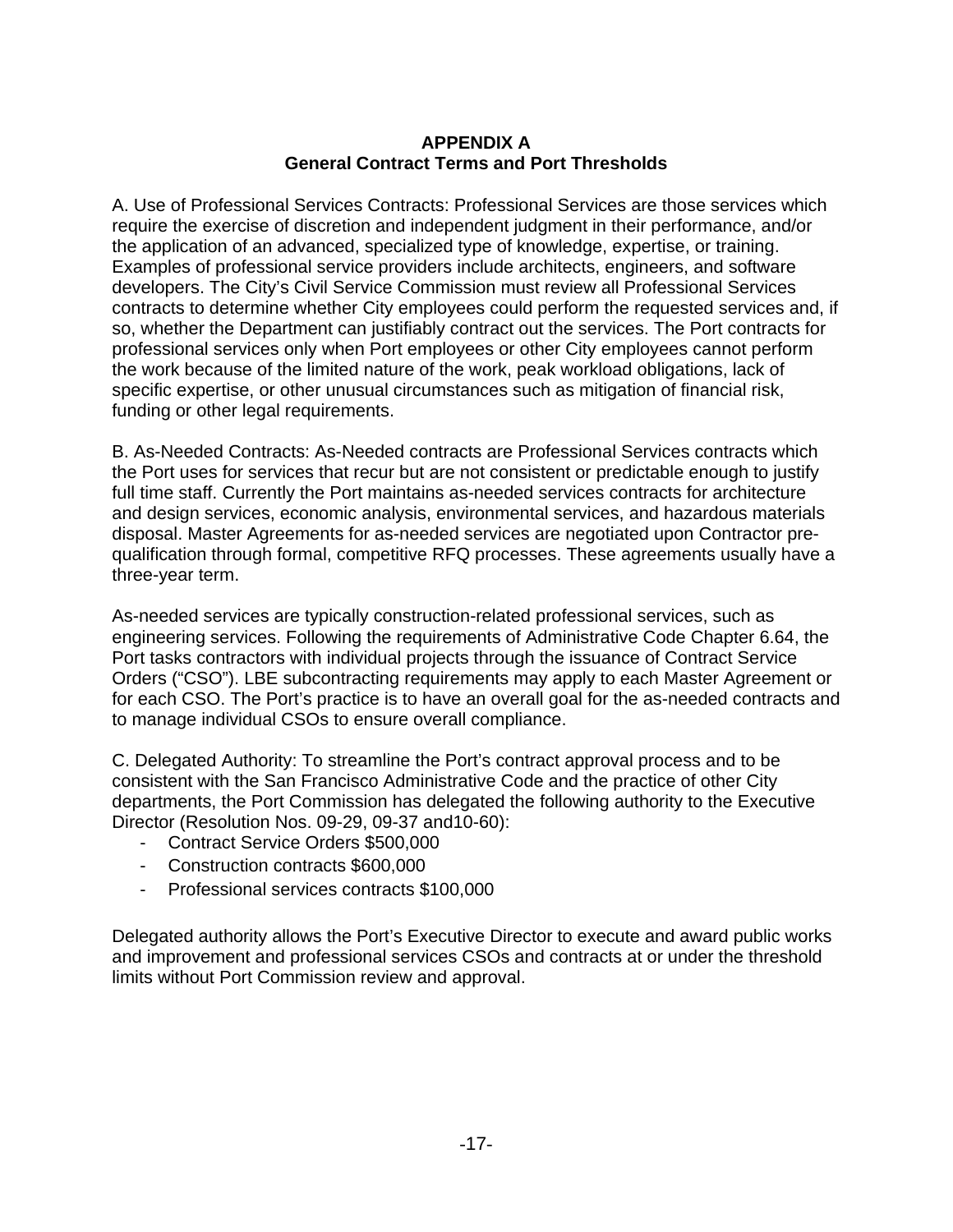## Attachment 1 **Awarded Contracts, Fiscal Year 2020-21**

| <b>Project Title</b>                                                           | <b>Vendor Name</b>                             | Contract<br>Amount | <b>LBE Sub</b><br>Req % | <b>LBE Prime</b><br>Contract | <b>Total LBE</b><br>Sub<br>Awarded | <b>Total LBE</b><br>Awarded |
|--------------------------------------------------------------------------------|------------------------------------------------|--------------------|-------------------------|------------------------------|------------------------------------|-----------------------------|
| <b>As-Needed</b>                                                               |                                                |                    |                         |                              |                                    |                             |
| As-Needed Media Relations, Communications, Public Relations and<br>Advertising | Davis & Associates Communications (MBE-LBE)    | \$225,000          | N/A                     |                              |                                    |                             |
| As-Needed Media Relations, Communications, Public Relations and<br>Advertising | Davis & Associates Communications (MBE-LBE)    | \$225,000          | N/A                     |                              |                                    |                             |
| <b>Total As-Needed</b>                                                         |                                                | \$450.000          |                         |                              |                                    |                             |
|                                                                                |                                                |                    |                         |                              |                                    |                             |
| <b>Construction</b>                                                            |                                                |                    |                         |                              |                                    |                             |
| Crane Cove Park Building 49                                                    | Wickman Development and Construction (OBE-LBE) | \$2,067,560        | 20%                     | \$1,391,329                  | \$676,231                          | 83%                         |
| SFFD Marine Dock Replacement                                                   | Power Engineering (Non-LBE)                    | \$1,419,896        | N/A                     |                              |                                    |                             |
| Heron's Head Park Path and Electrical Improvements                             | CF Contracting (OBE-LBE)                       | \$1,237,800        | 20%                     | \$726,659                    | \$511,141                          | 100%                        |
| <b>Total Construction</b>                                                      |                                                | \$2,657,696        |                         | \$726,659                    | \$511,141                          | 100%                        |
|                                                                                |                                                |                    |                         |                              |                                    |                             |
| <b>Professional Services</b>                                                   |                                                |                    |                         |                              |                                    |                             |
| Wetland Habitat Restoration at Heron's Head Park                               | Literacy for Environmental Justice (NPLBE-OBE) | \$297,000          | N/A                     |                              |                                    |                             |
| Financial Advisory Services Professional                                       | Backstrom McCarley Berry & Co (MBE-LBE)        | \$100,000          | N/A                     |                              |                                    |                             |
| Racial Equity Training and Development Services                                | Rosales Business Partners (MBE0LBE)            | \$99,400           | N/A                     |                              |                                    |                             |
| <b>Total Services</b>                                                          |                                                | \$496.400          |                         |                              |                                    |                             |

# **Awarded Contracts, Fiscal Year 2020-21 by Ethnicity**

| <b>Ethnicity</b>                     | <b>Number of</b><br><b>Contracts</b> | <b>Prime and Subcontractor</b><br><b>Contract Amount</b> |
|--------------------------------------|--------------------------------------|----------------------------------------------------------|
| African American                     | 4                                    | \$1,080,000                                              |
| Latino American                      |                                      | \$99,400                                                 |
| Non-Minority (including non-profits) |                                      | \$4,210,660                                              |
| <b>Ethnicity Unknown</b>             | з                                    | \$1,514,896                                              |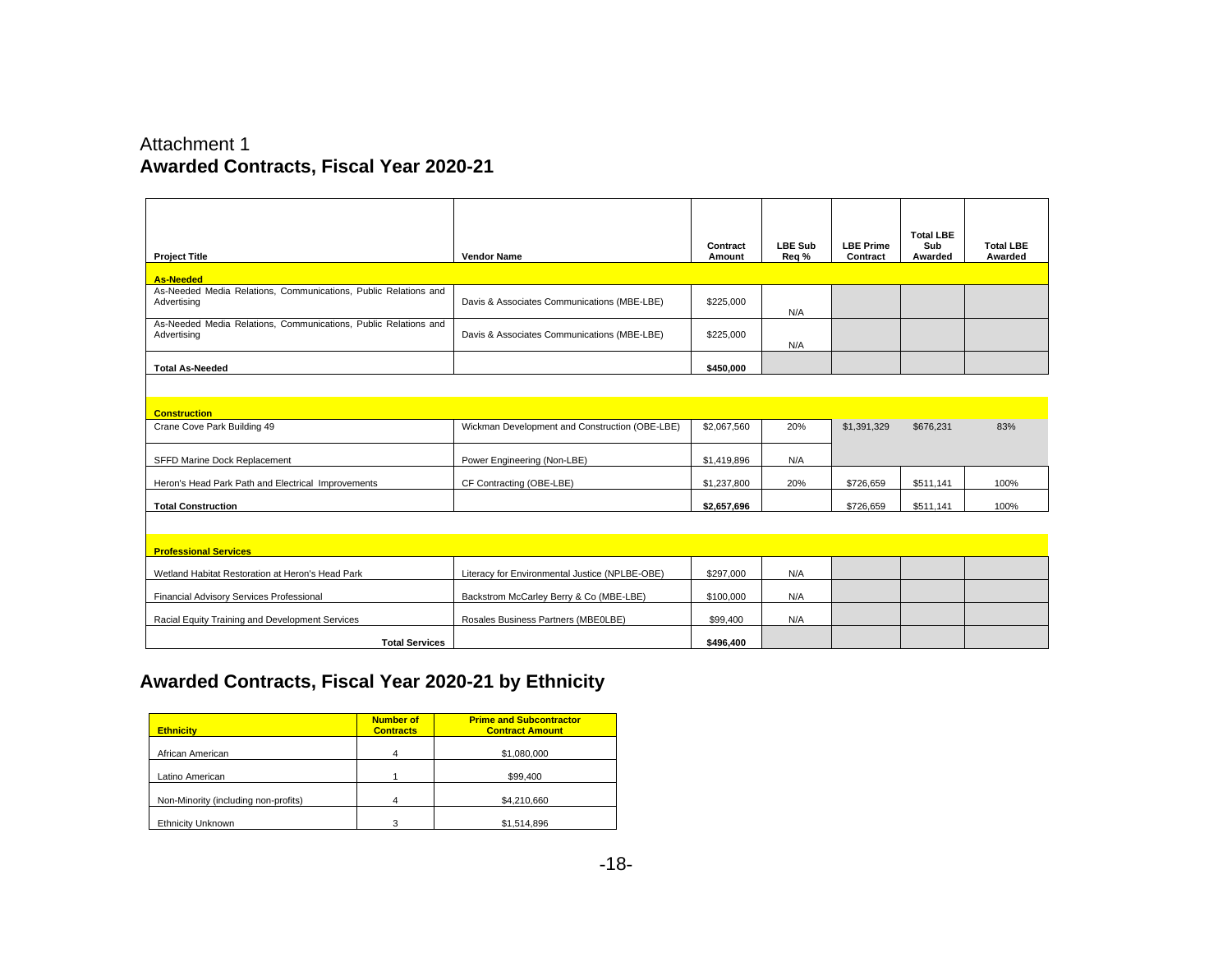### Attachment 2 **As Needed Annual Contracts, Fiscal Year 2020-21**

| Contractor                                    | Total<br>Contract<br>Amount | LBE<br>Rea<br>% | Total<br><b>Pavments</b><br>in FY | <b>Total Non-</b><br><b>LBE</b> | LBE<br>Prime<br><b>Payments</b> | <b>LBE Sub</b><br><b>Payments</b> | <b>Total LBE</b><br>Payment | Overall<br>LBE% | Sub<br>LBE% |
|-----------------------------------------------|-----------------------------|-----------------|-----------------------------------|---------------------------------|---------------------------------|-----------------------------------|-----------------------------|-----------------|-------------|
| <b>1. AS NEEDED CONTRACTS</b>                 |                             |                 |                                   |                                 |                                 |                                   |                             |                 |             |
| <b>Real Estate</b>                            |                             |                 |                                   |                                 |                                 |                                   |                             |                 |             |
| BAE URBAN ECONOMICS INC (Non-LBE)             | \$750,000                   | 13%             | \$5,000                           | \$0                             | \$0                             | \$5,000                           | \$5,000                     | 100%            | 100%        |
| CENTURY URBAN LLC (LBE-OBE)                   | \$500,000                   | 21%             | \$5,138                           | \$2,638                         | \$2,500                         | \$0                               | \$2,500                     | 49%             | 0%          |
| ECONOMIC & PLANNING SYSTEMS INC (Non-<br>LBE) | \$750,000                   | 13%             | \$51,757                          | \$43,065                        | \$0                             | \$8,692                           | \$8,692                     | 17%             | 17%         |
| KEYSER MARSTON ASSOCIATES INC (Non-<br>LBE)   | \$750,000                   | 13%             | \$82.096                          | \$66,895                        | \$0                             | \$15,201                          | \$15,201                    | 19%             | 19%         |
| SEIFEL CONSULTING INC (LBE-WBE)               | \$750,000                   | 13%             | \$16,164                          | \$46                            | \$14,929                        | \$1,190                           | \$16,119                    | 100%            | 7%          |
| <b>Subtotal, Real Estate Services</b>         | \$3,500,000                 |                 | \$160,154                         | \$112,643                       | \$17,429                        | \$30,083                          | \$47,512                    | 30%             | 19%         |
| <b>Engineering &amp; Related</b>              |                             |                 |                                   |                                 |                                 |                                   |                             |                 |             |
| ARCADIS LOTUS WATER (JV-OBE)                  | \$3,000,000                 | 20%             | \$211,273                         | \$80,335                        | \$45,377                        | \$85,561                          | \$130,938                   | 62%             | 40%         |
| COWI OLMM JV (JV-MBE)                         | \$1,500,000                 | 25%             | \$11,096                          | \$2,928                         | \$0                             | \$8,168                           | \$8,168                     | 74%             | 74%         |
| DABRI, INC (LBE-WBE)                          | \$1,000,000                 | 20%             | \$9,840                           | \$9,840                         | \$0                             | \$0                               | \$0                         | 0%              | 0%          |
| GHD-TELAMON JV (JV-MBE)                       | \$1,500,000                 | 20%             | \$2,563                           | \$2,563                         | \$0                             | \$0                               | \$0                         | 0%              | 0%          |
| JOE HILL CONSULTNG ENGINEERS (LBE-<br>OBE)    | \$1,000,000                 | N/A             | \$12,048                          | \$407                           | \$3,501                         | \$8,140                           | \$11,641                    | 97%             | 68%         |
| MOFFATT & NICHOL & AGS JV (JV-MBE)            | \$1,500,000                 | 20%             | \$48,511                          | \$48,511                        | \$0                             | \$0                               | \$0                         | 0%              | 0%          |
| PARSONS-LOTUS WATER JOINT VENTURE<br>(JV-OBE) | \$1,500,000                 | 26%             | \$128,278                         | \$34,916                        | \$0                             | \$93,363                          | \$93,363                    | 73%             | 73%         |
| PARSONS RJSD (JV-OBE)                         | \$3,000,000                 | 20%             | \$519,784                         | \$239,082                       | \$215,582                       | \$65,121                          | \$280,703                   | 54%             | 13%         |
| STANTEC MCGOVERN MACDONALD (JV-WBE)           | \$3,000,000                 | 19%             | \$443,881                         | \$328,860                       | \$2,740                         | \$112,281                         | \$115,021                   | 26%             | 25%         |
| TERRA ENGINEERS (LBE-WBE)                     | \$3,000,000                 | 19%             | \$165,797                         | \$161,692                       | \$4,105                         | \$0                               | \$4,105                     | 2%              | 0%          |
| Subtotal, Engineering & Related               | \$20,000,000                |                 | \$1,553,071                       | \$909,133                       | \$271,306                       | \$372,633                         | \$643,939                   | 41%             | 24%         |
| <b>Environmental &amp; Related</b>            |                             |                 |                                   |                                 |                                 |                                   |                             |                 |             |
| AEW ENGINEERING (Prime LBE)                   | \$1,000,000                 | 22%             | \$47,535                          | \$13,522                        | \$5,805                         | \$28,209                          | \$34,014                    | 72%             | 59%         |
| AEW ENGINEERING (Prime LBE)                   | \$2,000,000                 | 22%             | \$846,729                         | \$606,343                       | \$46,113                        | \$194,274                         | \$240,386                   | 28%             | 23%         |
| ESA CDIM Joint Venture (JV-LBE Prime)         | \$2,000,000                 | 22%             | \$931.229                         | \$399,494                       | \$481,278                       | \$50,457                          | \$531,735                   | 57%             | 5%          |
| NORTHGATE & AGS (JV-LBE Prime)                | \$1,000,000                 | 22%             | \$258,177                         | \$158,446                       | \$0                             | \$99,731                          | \$99,731                    | 39%             | 39%         |
| SCA Environmental (LBE-MBE)                   | \$1,000,000                 | 22%             | \$44,225                          | \$41,307                        | \$2,918                         | \$0                               | \$2,918                     | 7%              | 0%          |
| SCA Environmental (LBE-MBE)                   | \$2,000,000                 | 12%             | \$418,279                         | \$289,447                       | \$43.694                        | \$85,138                          | \$128.832                   | 31%             | 20%         |
| Subtotal, Environmental & Related             | \$9,000,000                 |                 | \$2,546,174                       | \$1,508,558                     | \$579,807                       | \$457,808                         | \$1,037,616                 | 41%             | 18%         |
| <b>Hazardous Materials Disposal</b>           |                             |                 |                                   |                                 |                                 |                                   |                             |                 |             |
| ENVIRONMENTAL LOGISTICS (Non-LBE)             | \$300,000                   | 6.75%           | \$86,259                          | \$86,259                        | \$0                             | \$0                               | \$0                         | 0%              | 0%          |
| SILVERADO CONTRACTORS INC (Non-LBE)           | \$300,000                   | 6.75%           | \$33.555                          | \$33,555                        | \$0                             | \$0                               | \$0                         | 0%              | 0%          |
| Subtotal, Hazardous Materials Disposal        | \$600,000                   |                 | \$119,814                         | \$119,814                       | \$0                             | \$0                               | \$0                         |                 | 0%          |
| <b>Public Relations</b>                       |                             |                 |                                   |                                 |                                 |                                   |                             |                 |             |
| BONNER COMMUNICATIONS (Prime LBE)             | \$300,000                   | N/A             | \$34.755                          | \$23.645                        | \$10,410                        | \$700                             | \$11.110                    | 32%             | 2%          |
| DAVIS & ASSOCIATES (Prime LBE)                | \$300,000                   | 21%             | \$105,197                         | \$0                             | \$105,197                       | \$0                               | \$105,197                   | 100%            | 0%          |
| <b>Subtotal, Public Relations</b>             | \$600,000                   |                 | \$139.953                         | \$23.645                        | \$115,608                       | \$700                             | \$116.308                   | 83%             | 1%          |
| <b>Total As-Needed Contracts</b>              | \$33,700,000                |                 | \$4,519,166                       | \$2,673,793                     | \$984,149                       | \$861,225                         | \$1,845,374                 | 41%             | 19%         |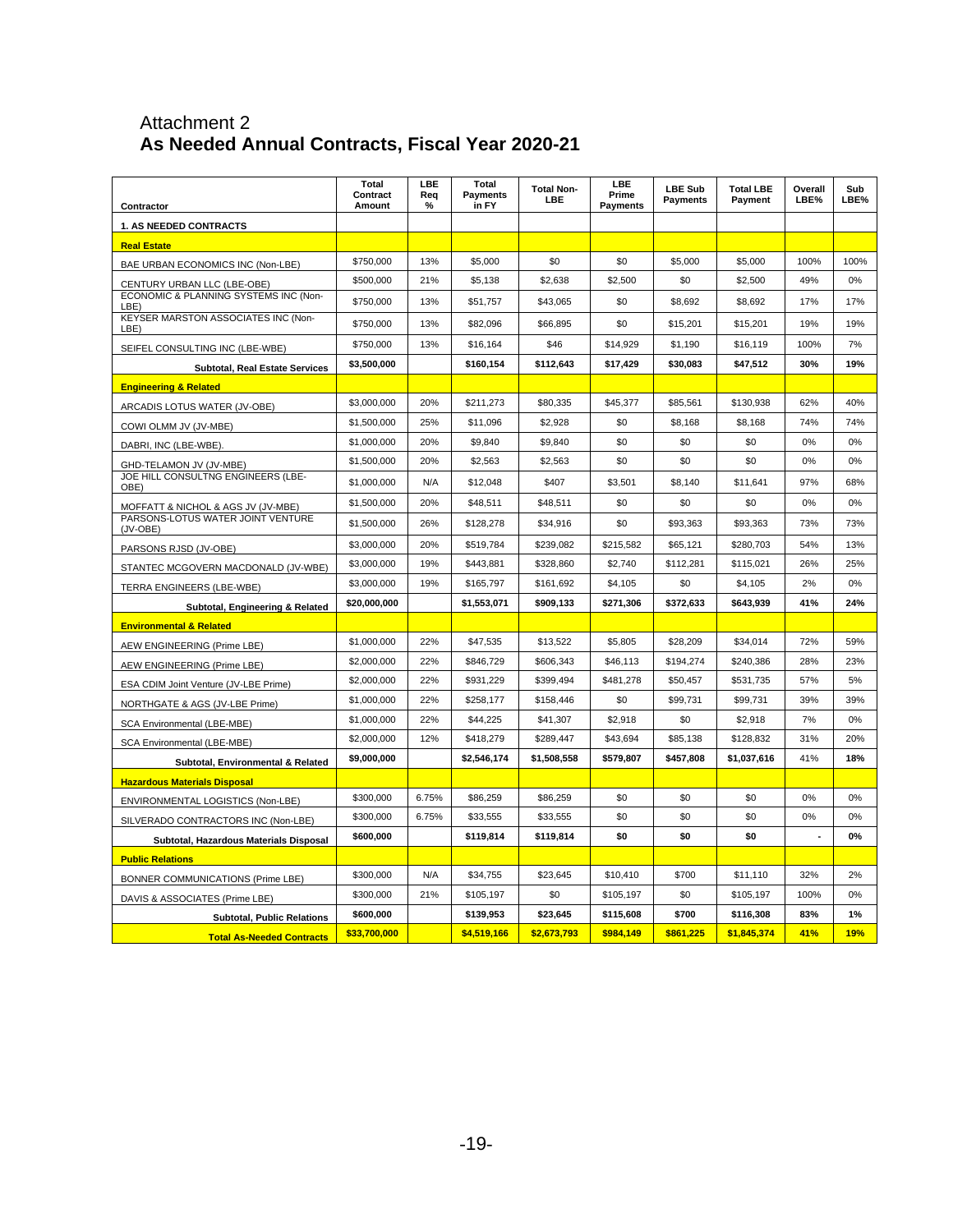### **Attachment 3 Construction Contracts, Fiscal Year 2020-21**

| <b>Contractor</b>                       | <b>Description</b>                                           | <b>Total Contract</b><br><b>Amount</b> | <b>Total</b><br><b>Payments</b><br>in FY | <b>Total Non-</b><br>LBE. | <b>LBE Prime</b><br><b>Payments</b> | <b>LBE Sub</b><br><b>Payments</b> | <b>Total LBE</b><br><b>Payment</b> | <b>Overall</b><br>LBE% | <b>Sub</b><br>LBE% |
|-----------------------------------------|--------------------------------------------------------------|----------------------------------------|------------------------------------------|---------------------------|-------------------------------------|-----------------------------------|------------------------------------|------------------------|--------------------|
| CAZADORO CONSTRUCTION, INC<br>(LBE-WBE) | 19th and Georgia St<br>Construction                          | \$2,991,280                            | \$2,587,429                              | \$0                       | \$2,097,410                         | \$490,018                         | \$2,587,429                        | \$1                    | \$0                |
| CF CONTRACTING INC (LBE-OBE)            | Heron's Head Park Path and<br><b>Electrical Improvements</b> | \$1,237,800                            | \$510,601                                | \$67,350                  | \$419,551                           | \$23,700                          | \$443.251                          | \$1                    | \$0                |
| THE DUTRA GROUP (Non-LBE)               | Mission Bay Ferry Landing<br>Dredging                        | \$11,920,300                           | \$11,451,755                             | \$11.249.497              | \$0                                 | \$202,258                         | \$202.258                          | \$0                    | \$0                |
| <b>GORDON N BALL (Non-LBE)</b>          | As-Needed Environmental &<br>Related                         | \$19,525,304                           | \$1,850,105                              | \$1,419,378               | \$0                                 | \$430.726                         | \$430,726                          | \$0                    | \$0                |
|                                         |                                                              |                                        |                                          |                           |                                     |                                   |                                    |                        |                    |
| Total                                   |                                                              |                                        | \$16,399,890                             | \$12,736,225              | \$2,516,961                         | \$1,146,703                       | \$3,663,664                        | \$0                    | \$0                |

## **Attachment 4 Professional Service Contracts, Fiscal Year 2020-21**

| <b>Contractor</b>                     | <b>TOTAL ENCUMBRANCE</b>             | <b>Total</b><br><b>Contract</b><br><b>Amount</b> | <b>Total</b><br><b>Payments</b><br>in FY | <b>Total Non-</b><br><b>LBE</b> | <b>LBE Prime</b><br><b>Payment</b> | <b>LBE Sub</b><br><b>Payments</b> | <b>Total LBE</b><br><b>Payment</b> | <b>Overall</b><br>LBE% | <b>Sub</b><br>LBE% |
|---------------------------------------|--------------------------------------|--------------------------------------------------|------------------------------------------|---------------------------------|------------------------------------|-----------------------------------|------------------------------------|------------------------|--------------------|
|                                       |                                      |                                                  |                                          |                                 |                                    |                                   |                                    |                        |                    |
| AECOM TECHNICAL SVC (Non-LBE)         | Pier 70 Crane Cove Park Project      | \$4,079,396                                      | \$244,524                                | \$214,984                       | \$0                                | \$29,540                          | \$29,540                           | 12%                    | 12%                |
|                                       |                                      |                                                  |                                          |                                 |                                    |                                   |                                    |                        |                    |
| CH2M HILL ENGINEERS, INC (Non-LBE)    | Seawall Resiliency Project           | \$55,684,130                                     | \$8,246,748                              | \$5,530,544                     | \$0                                | \$2,716,204                       | \$2,716,204                        | 33%                    | 33%                |
|                                       | Seawall Environmental                |                                                  |                                          |                                 |                                    |                                   |                                    |                        |                    |
| CIVIC EDGE CONSULTING LLC (PRIME LBE) | Consulting                           | \$1,695,205                                      | \$212,221                                | \$0                             | \$26,756                           | \$185,465                         | \$212,221                          | 100%                   | 87%                |
|                                       |                                      |                                                  |                                          |                                 |                                    |                                   |                                    |                        |                    |
| COWI OLMM JV (JV-MBE)                 | Mission Bay Ferry Landing            | \$4,766,535                                      | \$89,207                                 | \$80,018                        | \$0                                | \$9,189                           | \$9,189                            | 10%                    | 10%                |
| ENVIRONMENTAL SCIENCE ASSOCIATES      |                                      |                                                  |                                          |                                 |                                    |                                   |                                    |                        |                    |
| INC. (Non-LBE)                        | Heron's Head Planning.               | \$440,000                                        | \$29,167                                 | \$21,883                        | \$0                                | \$7,284                           | \$7,284                            | 25%                    | 25%                |
| ENVIRONMENTAL SCIENCE ASSOCIATES      | Environmental Review on              |                                                  |                                          |                                 |                                    |                                   |                                    |                        |                    |
| (Non-LBE)                             | Waterfront Land Use Plan             | \$1,000,000                                      | \$409,512                                | \$319,757                       | \$0                                | \$89.756                          | \$89,756                           | 22%                    | 22%                |
|                                       | <b>Technical Support for Pier</b>    |                                                  |                                          |                                 |                                    |                                   |                                    |                        |                    |
| HOLLINS CONSULTING (LBE-MBE)          | 70/Mission Rock                      | \$2,400,000                                      | \$498,846                                | \$0                             | \$299,513                          | \$199,333                         | \$498,846                          | 100%                   | 40%                |
| PUBLIC FINANCIAL MANAGEMENT. INC      | <b>Financial Advisory Consultant</b> |                                                  |                                          |                                 |                                    |                                   |                                    |                        |                    |
| (Non-LBE)                             | Svcs                                 | \$700,000                                        | \$7,000                                  | \$7,000                         | \$0                                | \$0                               | \$0                                | $0\%$                  | 0%                 |
|                                       |                                      |                                                  |                                          |                                 |                                    |                                   |                                    |                        |                    |
| <b>Total</b>                          |                                      |                                                  | \$9.737.226                              | \$6.174.186                     | \$326.269                          | \$3,236,771                       | \$3.563.040                        | 37%                    | 33%                |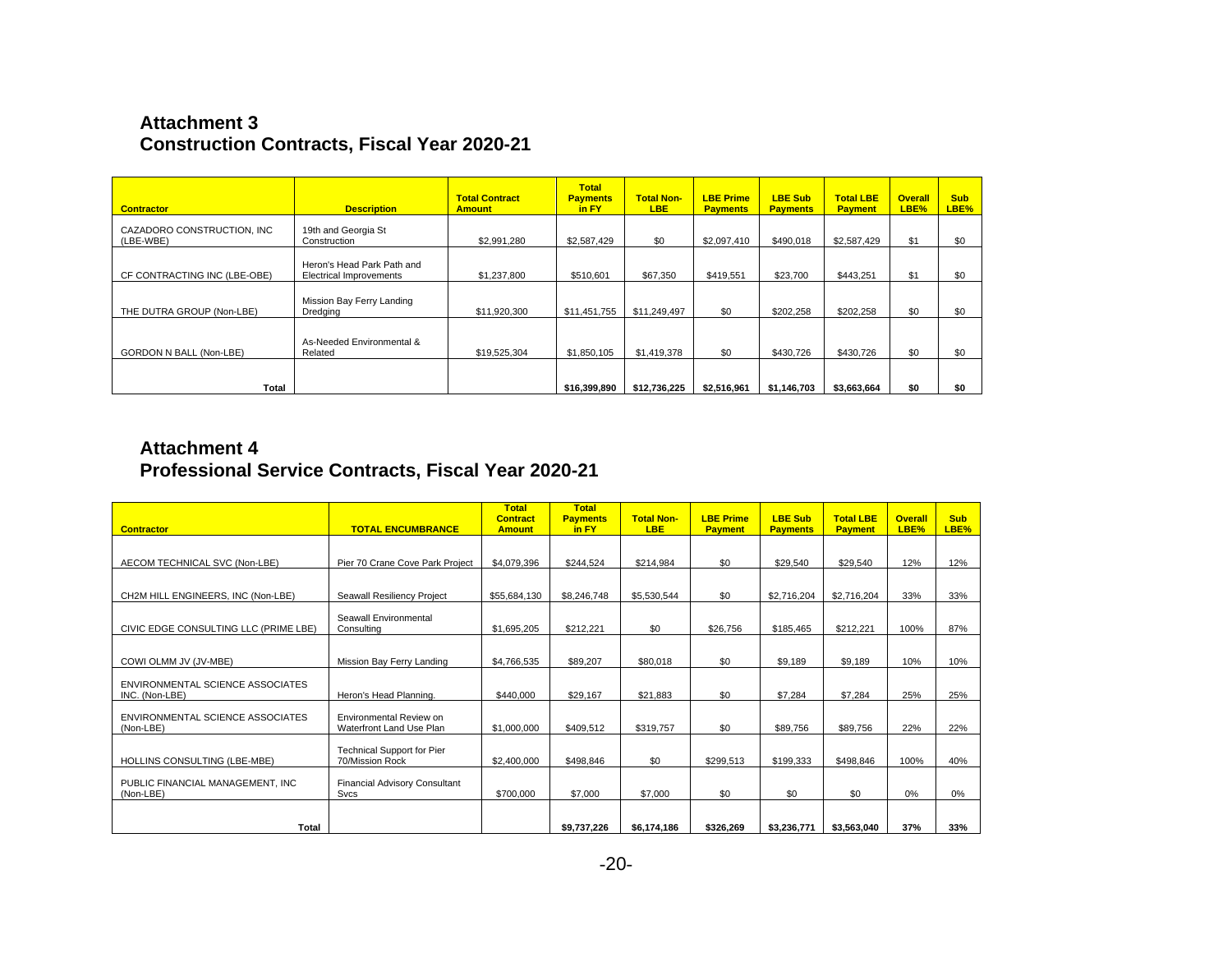| <b>Attachment 5</b>                           |  |
|-----------------------------------------------|--|
| Non-Chapter 14B Contracts Fiscal Year 2020-21 |  |

| <b>Contractor</b>                                     | <b>Total</b><br><b>Contract</b><br><b>Amount</b> | <b>Description</b>                                                 | <b>Non-Chapter 14B</b><br>Reason | <b>Total</b><br><b>Payments in</b><br><b>FY</b> | <b>Total Non-</b><br><b>LBE</b> | <b>LBE Prime</b><br><b>Payments</b> | <b>LBE Sub</b><br><b>Payments</b> | <b>Total LBE</b><br><b>Payment</b> | <b>Overall</b><br>LBE% | <b>Sub</b><br>LBE% |
|-------------------------------------------------------|--------------------------------------------------|--------------------------------------------------------------------|----------------------------------|-------------------------------------------------|---------------------------------|-------------------------------------|-----------------------------------|------------------------------------|------------------------|--------------------|
|                                                       |                                                  | Clean up and                                                       |                                  |                                                 |                                 |                                     |                                   |                                    |                        |                    |
| BELFOR USA GROUP INC (Non-LBE)                        | \$3,500,000.00                                   | restoration services                                               | Emergency                        | \$1,915,730                                     | \$739,093                       | \$1,176,637                         | \$0                               | \$1,176,637                        | 61%                    | 0%                 |
| GOODWIN CONSULTING GROUP IN (Non-<br>LBE)             | \$99,000.00                                      | SWL337 Mission Rock -<br><b>Special Tax Consultant</b><br>Services | <b>Below Threshold</b>           | \$569                                           | \$569                           | \$0                                 | \$0                               | \$0                                | 0%                     | $0\%$              |
| HOLLINS CONSULTING (LBE-MBE)                          | \$129,874.00                                     | Construction<br>Management for Pier 45<br>Fire                     | Emergency                        | \$123,206                                       | \$0                             | \$123,206                           | \$0                               | \$123,206                          | 100%                   | 0%                 |
| LITERACY FOR ENVIRONMENTAL<br>JUSTICE (LBE-Nonprofit) | \$256,844.00                                     | Heron's Head Park<br>Wetland                                       | Waiver                           | \$59,115                                        | \$59,115                        | \$0                                 | \$0                               | \$0                                | 0%                     | $0\%$              |
|                                                       |                                                  |                                                                    |                                  |                                                 |                                 |                                     |                                   |                                    |                        |                    |
| NATALIE MACRIS (LBE-WBE)                              | \$50,000.00                                      | Waterfront Land Use<br>Plan                                        | <b>Below Threshold</b>           | \$3,185                                         | \$0                             | \$3,185                             | \$0                               | \$3,185                            | 100%                   | 0%                 |
| POWER ENGINEERING CONSTRUCTION<br>CO (Non-LBE)        | \$1,419,896.00                                   | Floating dock Hyde<br><b>Street</b>                                | <b>Federal Funds</b>             | \$1,377,507                                     | \$1.097.533                     | \$0                                 | \$279,974                         | \$279,974                          | 20%                    | 20%                |
| RICHARD ALAN FOSTER (Non-LBE)                         | \$95,000.00                                      | Organizational<br>Development                                      | <b>Below Threshold</b>           | \$37,500                                        | \$37,500                        | \$0                                 | \$0                               | \$0                                | 0%                     | 0%                 |
| ROSALES BUSINESS PARTNERS LLC<br>(LBE-MBE)            | \$99,440.00                                      | Racial Equity Facilitation                                         | <b>Below Threshold</b>           | \$54,305                                        | \$32,655                        | \$0                                 | \$21,650                          | \$21,650                           | 40%                    | 40%                |
| SILVERADO CONTRACTORS INC (Non-<br>LBE)               | \$2,163,995.49                                   | Pier 45 Shed C                                                     | Emergency                        | \$2,163,995                                     | \$2,065,936                     | \$0                                 | \$98,060                          | \$98,060                           | 5%                     | 5%                 |
| SILVERADO CONTRACTORS INC (Non-<br>LBE)               | \$49,500.00                                      | Secure Cranes at Pier<br>68                                        | Emergency                        | \$16,000                                        | \$16,000                        | \$0                                 | \$0                               | \$0                                | $0\%$                  | 0%                 |
| Subtotal; Non-14B Contracts                           |                                                  |                                                                    |                                  | \$5,751,111                                     | \$4,048,400                     | \$1,303,027                         | \$399,683                         | \$1,702,711                        |                        |                    |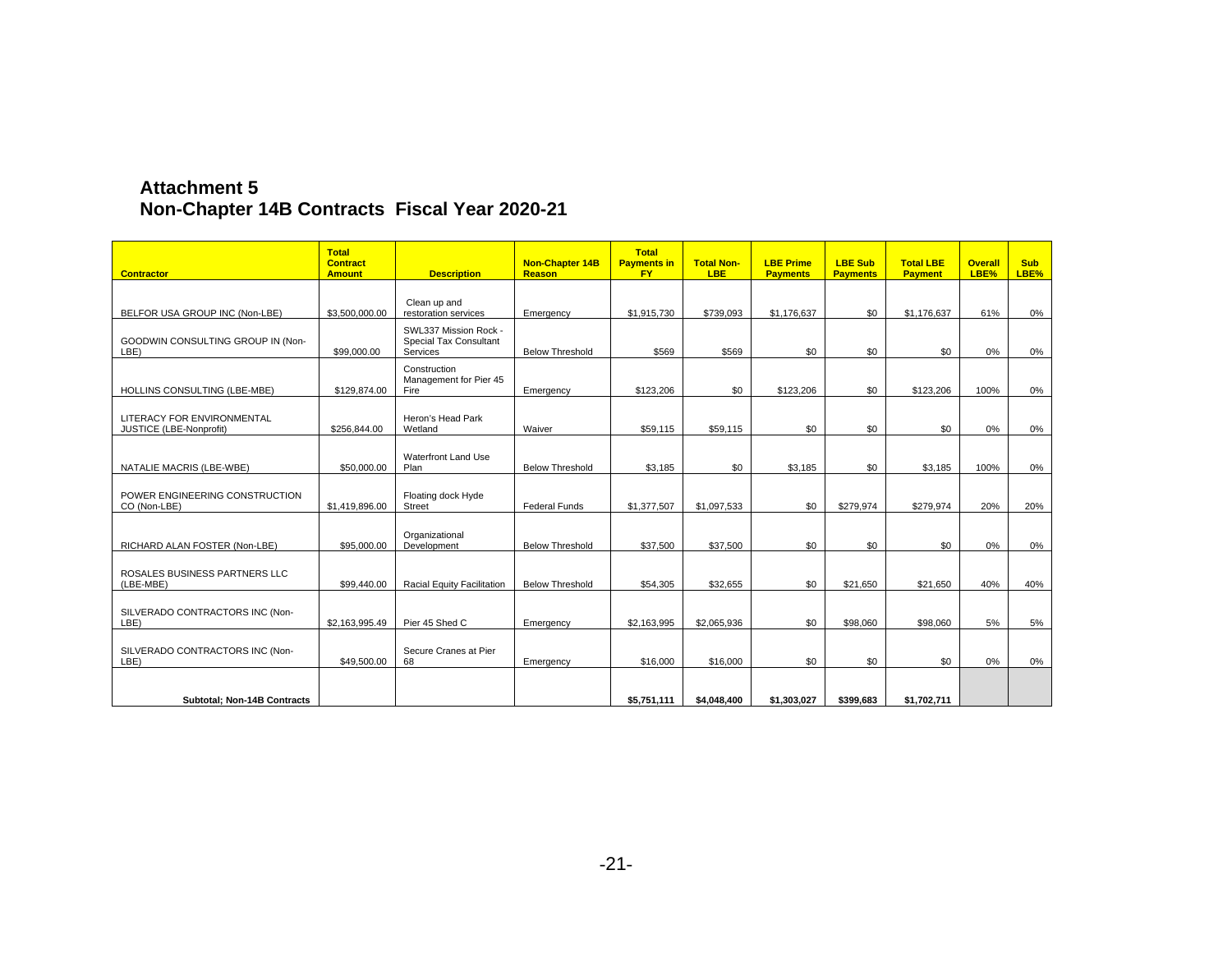#### **Attachment 6**

## **Pier 70 Development Contract Awards Through June 30, 2021**

| <b>Amount Awarded</b>        | \$205,060,754 | <b>Percentage</b> |
|------------------------------|---------------|-------------------|
| Awarded to Small & Micro LBE | \$51,137,600  | 25%               |
| Awarded to SBA-LBE           | \$7,770,584   | 3%                |
| Awarded to Non-LBE           | \$146,152,583 | 72%               |
|                              |               |                   |
| <b>LBE Award by Size</b>     | \$58,908,183  |                   |
| Awarded to Micro-LBE         | \$27,095,169  | 13%               |
| Awarded to Small-LBE         | \$24,042,430  | 12%               |
| Awarded to SBA-LBE           | \$7,770,584   | 4%                |
|                              |               |                   |
| <b>LBE Award by Type</b>     | \$58,908,183  |                   |
| Awarded to MBE-LBE           | \$16,883,474  | 8%                |
| Awarded to WBE-LBE           | \$5,372,698   | 3%                |
| Awarded to OBE-LBE           | \$36,652,012  | 18%               |

### **Pier 70 Development Contract Awards to Minority-Owned LBEs Through June 30, 2021**

|                  | <b>Amount Awarded</b> |
|------------------|-----------------------|
| African-American | \$2,485,793           |
| Arab-American    | \$17,000              |
| Asian-American   | \$5.940.863           |
| Iranian-American | \$3,053,570           |
| Latino-American  | \$3,783,301           |
| Native-American  | \$320,770             |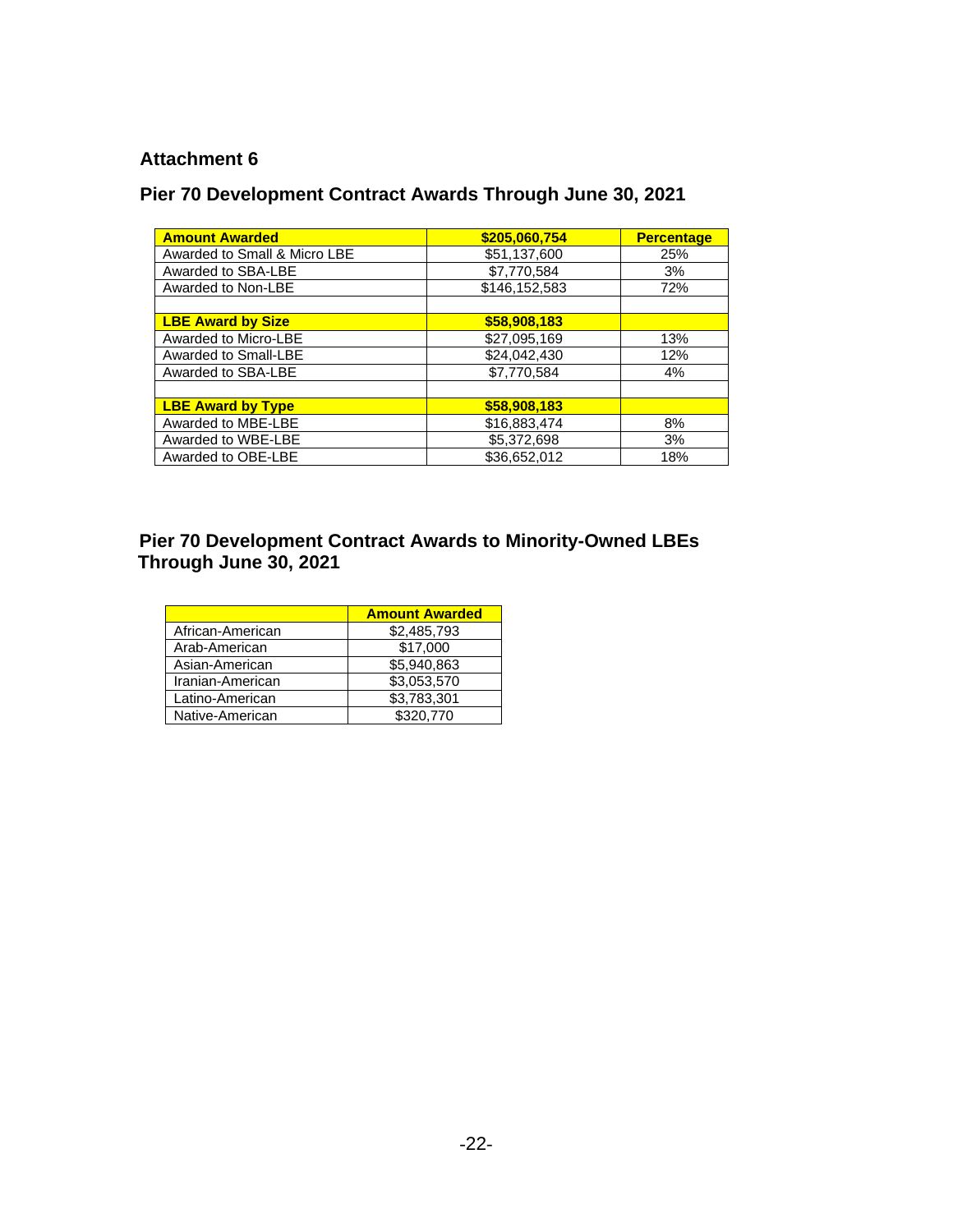#### **Attachment 7**

### **Mission Rock Development Contract Awards Through June 30, 2021**

| <b>Amount Awarded</b>           | \$533,634,129 | <b>Percentage</b> |
|---------------------------------|---------------|-------------------|
| Awarded to Small & Micro LBE    | \$58,125,509  | 11%               |
| Awarded to SBA-LBE <sup>8</sup> | \$7,734,362   | $1\%$             |
| Awarded to Non-LBE              | \$465,486,349 | 88%               |
|                                 |               |                   |
| <b>LBE Award by Size</b>        | \$65,859,871  |                   |
| Awarded to Micro-LBE            | \$32,123,264  | 6%                |
| Awarded to Small-LBE            | \$26,002,245  | 5%                |
| Awarded to SBA-LBE              | \$7,734,362   | 1%                |
|                                 |               |                   |
| <b>LBE Award by Type</b>        | \$65,859,872  |                   |
| Awarded to MBE-LBE              | \$25,173,428  | 5%                |
| Awarded to WBE-LBE              | \$19,456,771  | 4%                |
| Awarded to OBE-LBE              | \$21,229,673  | 4%                |

#### **Mission Rock Development Contract Awards to Minority-Owned LBEs Through June 30, 2021**

|                  | <b>Amount Awarded</b> |  |  |
|------------------|-----------------------|--|--|
| African-American | \$17.976.706          |  |  |
| Arab-American    | \$6.968               |  |  |
| Asian-American   | \$6,350,533           |  |  |
| Latino-American  | \$7,000.361           |  |  |

<span id="page-22-0"></span> $8$  LBE status may change over the duration of the contract and firms awarded LBE contacts may have graduated or left the LBE program.